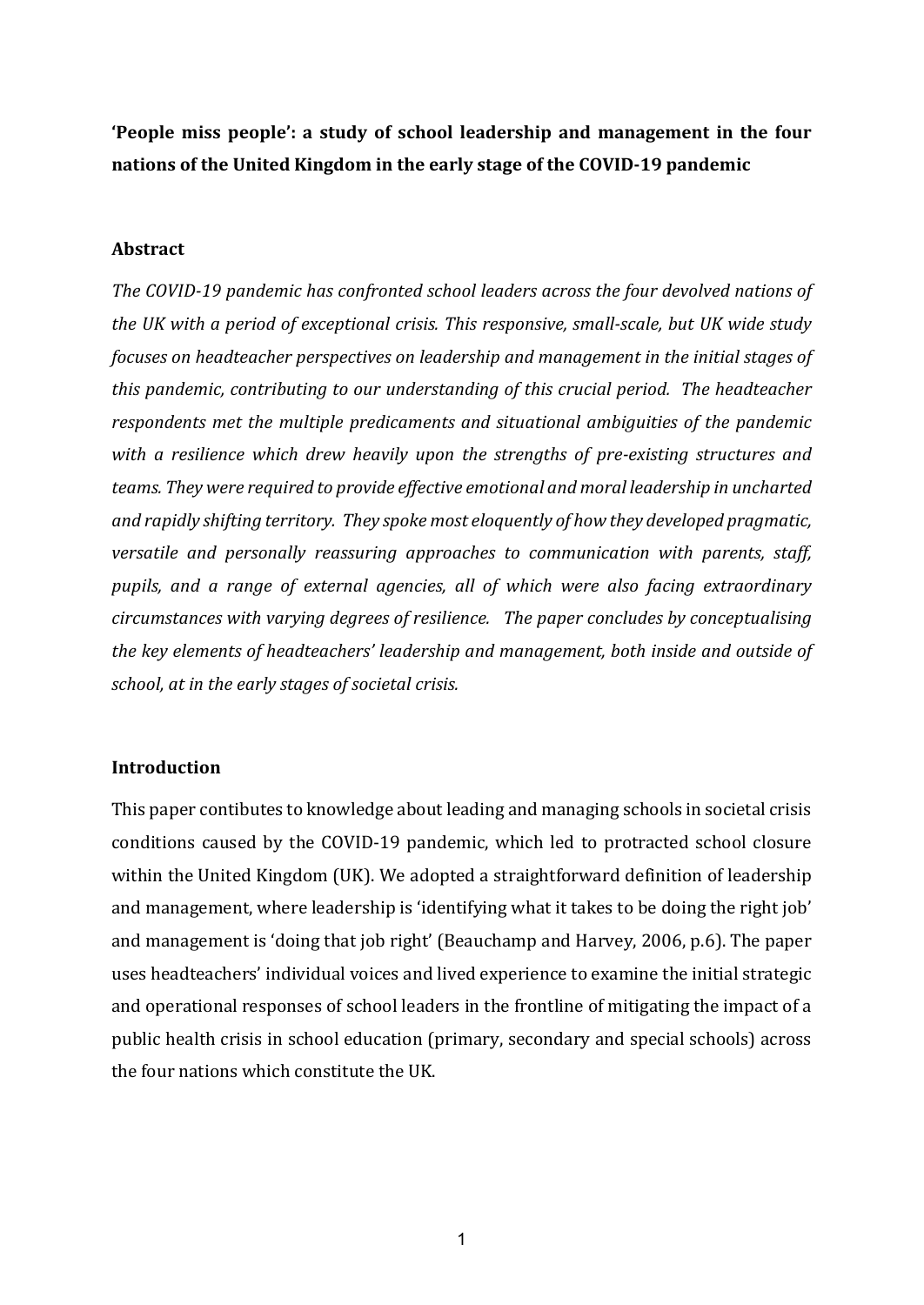Although such a study would have enabled an examination of the impact of differing government policy, the study revealed that the responses transcended differing national strategies. It revealed common pressures, leadership responses, and practices within the extraordinary context of education provision across all four nations during the early stages of school lockdown. Thus, this is not a study of leaders, or of systems, but of leading and leadership in unprecedented times.

We approached leadership as dynamic, situated and contingent, located in times of deep uncertainty which demanded greater intra- and inter-organisational collaboration and agile decision-making under conditions of heightened public scrutiny.

This study addresses the dearth of empirical research on institution-level crisis leadership in education. We wished to know how headteachers in a variety of school settings were leading in a time of crisis. The study was facilitated by the following research questions:

- How do headteachers negotiate relationships in a time of crisis?
- How do headteachers negotiate networks (internal and external) in a time of crisis?
- What values and attitudes underpin their leadership practices?

# **Research context: School Governance in the UK**

When dealing with a national pandemic, the fact that education policy forms part of devolved government policy in the UK (Beauchamp et al, 2015) potentially provided additional challenges to school leaders. Headteachers are faced with sometimes contradictory policy with schools only a few miles from each other across a national border. As well as government, however, they also work with differing local support structures and organisations. In Wales, for instance, in addition to the Welsh Government (with devolved powers, including education), schools work not only with their local authority (LA), but also with four local School improvement Consortia, who support schools in 22 local authorities. They are subject to inspection by Estyn, HM Inspectorate in Wales. In Scotland, in addition to the 32 Local Authorities, there are also 6 Regional Improvement Collaboratives (RIC), as well as new government led committees on various aspects of education. Education Scotland is characterised as the executive agency of the Scottish Government (Humes, 2020) which also incorporates Her Majesty's Inspectorate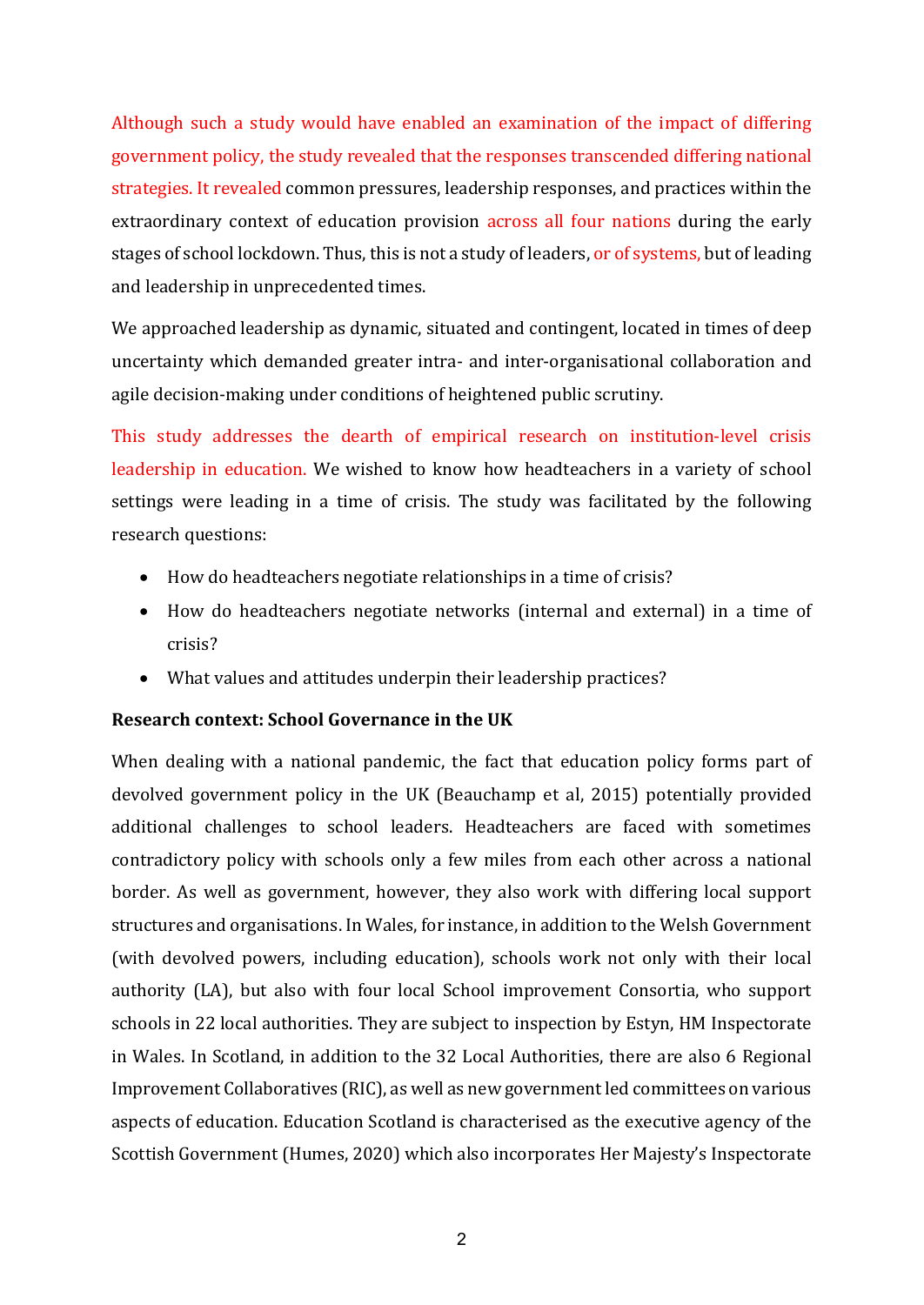(HMI). In Northern Ireland, the Department of Education (DE), accountable to the Northern Ireland Assembly at Stormont, has overall responsibility for the implementation of educational policy. The management structure of schools in Northern Ireland is both complex and fragmented (Borooah and Knox, 2017). All schools have boards of governors, but controlled schools (de facto Protestant), report to the Education Authority (EA), whilst the employing authority for maintained schools is the Council for Catholic Maintained Schools (CCMS). The Education and Training Inspectorate (ETI) inspects all educational provision. In England, most publicly funded schools are either local authority (LA) maintained schools or academies or free schools (both the latter groups state funded but independent of local authorities and run by not-for-profit trusts). There are 152 local authorities in England. In August 2020, 58% of state funded schools were LA maintained schools, and 42% were academies or free schools (UK Government, 2020). Trusts range in size from up to five schools to over 30 schools, with a drive to scale up the size of multi-academy Trusts (MATs). Eight Regional Schools Commissioners (appointed by the Department for Education) oversee academy performance. The Office for Standards in Education (OFSTED) inspects all schools.

#### **Key literature**

While there is an extensive literature on educational leadership and change management, there are very few studies that combine school-level educational leadership and crisis management (Gainey, 2009; Smith and Riley, 2012; Mutch, 2015). There is, as yet, negligible empirical research on the impact of pandemic induced school lockdown (Huber and Helm, 2020). Indeed, the field of crisis management itself is shifting. Previously, attention largely focused on sudden impact crisis events, such as school violence and natural disasters, and their post-crisis recovery plans (Smawfield, 2013; Moerschell and Novak 2020). Also they concentrated on first responders, neglecting other professionals in the wider crisis response chain (Deverell et al., 2019). Attention is now turning from 'fast burn' or 'regular' crises towards protracted and complex 'slow burning' or 'creeping crises' (Boin et al., 2020, p.120).

School leaders' responses to the Covid-19 pandemic, and their leadership of the subsequent changes, have been guided by external factors in respect of differing national structures, mandates, support and advice. Nevertheless, as we discuss below, these did fnot appear to play an important role within the immediacy of the headteacher's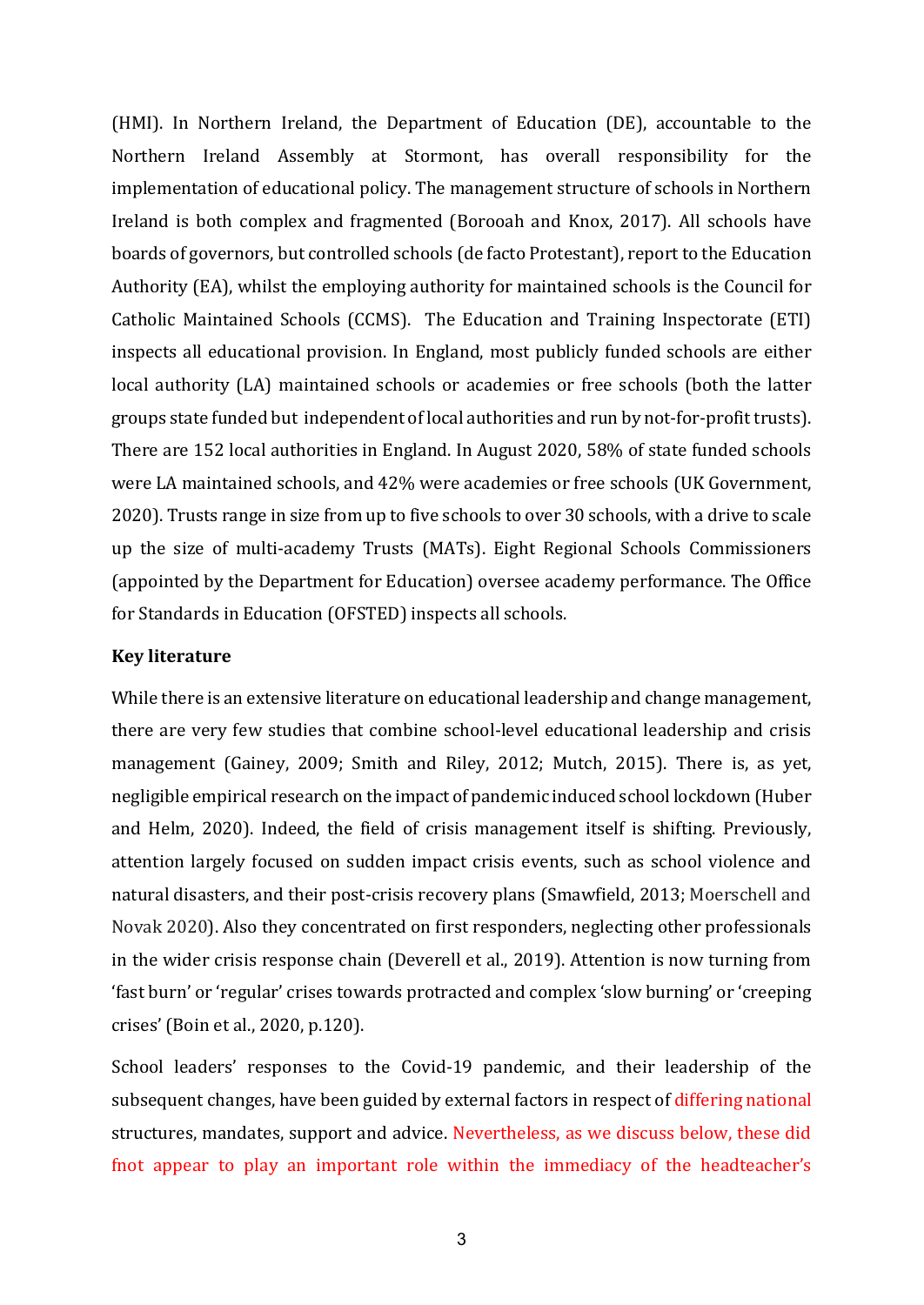responses in the early weeks of the pandemic. They were, however, heavily influenced in each institution by key internal dimensions of leadership and management which came to the fore in times of crisis: pre-existing models of leadership, change leadership, resilience and ethos of care and moral leadership, equity & social justice. We examine here the literature on these five themes.

## *Models of leadership*

The academic field of school leadership and management is under active development. Rational or scientific management approaches to *educational administration* co-exist with a range of normative approaches to *school leadership*. Bush (2020) identifies six management models clustered with ten leadership models which evidence the development of the field.

Within this dynamic field, debate has centred on the appropriate unit of analysis and focus of activity: solo or aggregate leadership; approaches that focus on how change is to be achieved (efficiency concerns and delivery) or what change is valued (core purpose and activism) (Gunter, 2016). This is discernible in a continuum from transactional (or hierarchal) modes of leadership that rely on positional authority, through transformational (charismatic) leadership with its attention to improving school outcomes through vision building and culture work, to transformative leadership that attends closely to equity of opportunity. Early advocacy of collegiality within post-heroic distributed leadership (de-centralised, open) (Woods et al, 2004) has found support in the recent articulation of collaborative leadership (Woods and Roberts, 2019) and collaborative professionalism (Hargreaves and O'Connor, 2019). Gronn's (2009) conceptualisation of hybrid leadership helpfully reflects a nuanced appreciation of how leadership works through fluid 'configurations' of individual and collective leadership.

### *Change leadership*

In the Covid19 crisis, this fluidity required leaders to respond to dynamic shifts or changes within and beyond schools . The extensive literature on the successful leadership of change in education is often focused on schools which operate in challenging circumstances. Day (2004), for example, suggests that headteachers who lead change, successfully achieve good outcomes through deep commitment to their work, sustained by passionate commitment to their students' success. They communicate this through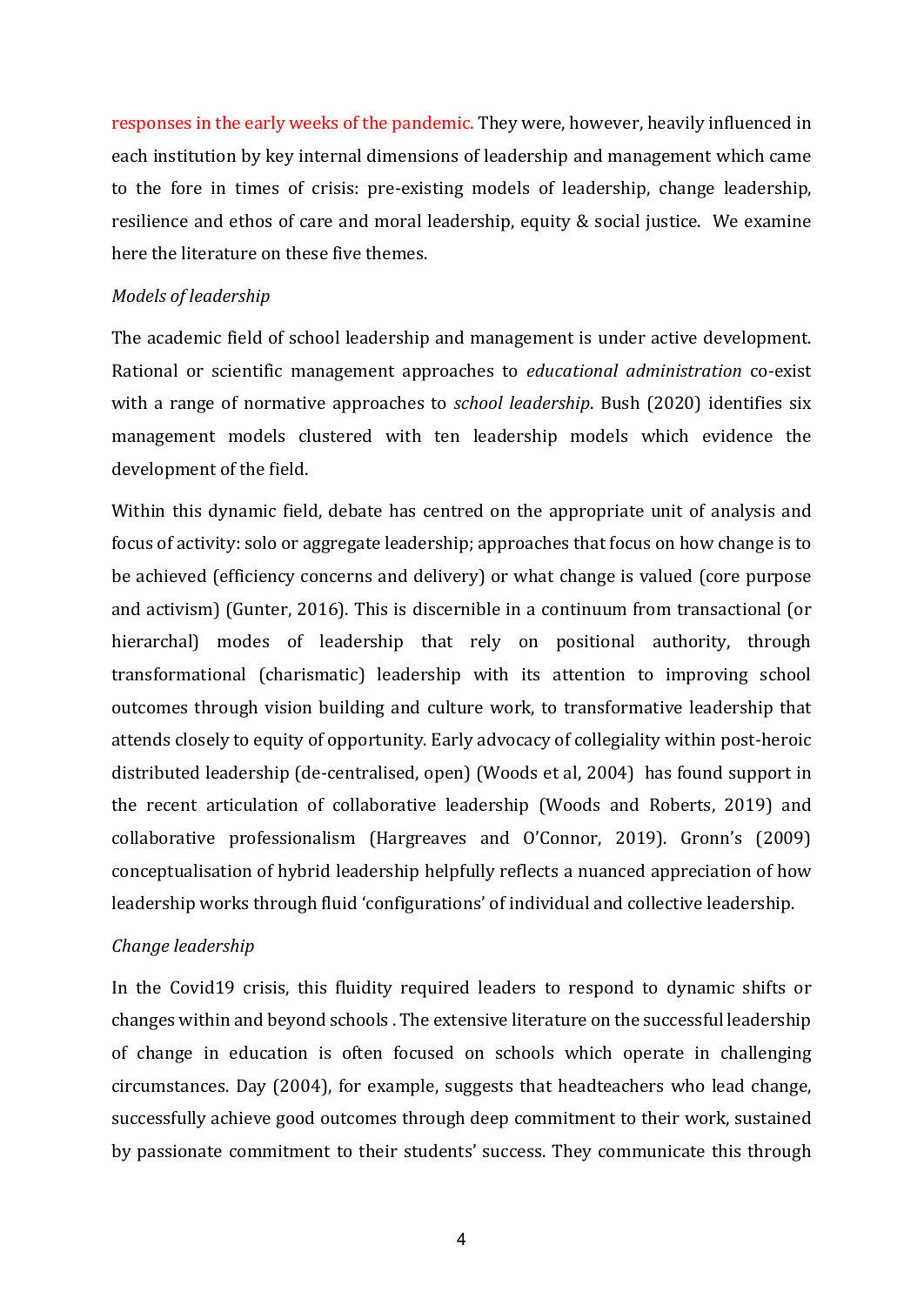'their sense of humour, interpersonal warmth, patience, empathy and support of their staff, parents' and pupils' self-esteem' (Day, 2004: 426), combined with a reflective attitude. However, neither Day nor any other previous authors were scrutinising change leadership in a time of major national crisis. There is very little empirical research into the leadership of change of the magnitude of total school lockdown. There are relevant studies into crisis-led leadership in public management, such as Schmidt & Groeneveld (2019), which noted that leadership in a crisis is usually focused on immediate decisionmaking processes by those at the top of organisations. However, an early pandemic publication from social psychologists (Jetten et al., 2020) indicates that effective leadership in times of crisis should focus on developing a sense of shared identity, with leaders binding people together and being seen "to stand with them" (p.30). This enables shared understanding of goals and thus of how to move forward together.

#### *Resilience*

To do this effectively, however, all members of the school, especially leaders, need to demonstrate resilience. This is often seen as a particular individual's trait reflecting someone's ability to 'bounce back' from tragic events or crises, but it can also characterise a community that can become more cohesive during these times (Hyvarinen and Vos, 2015). The broader interdisciplinary literature argues for the importance of building community resilience to help people cope with crises (Jurgens & Helgloot, 2018) at local and national levels. However, Goldstein's (2011) research suggests that often community resilience happens naturally in response to events or issues, though it may be difficult to transition out of such a concerted effort as a crisis is resolved.

Leading during the uncertainties of a crisis requires some key elements to help communities to maintain cohesiveness and respond effectively. These are creative thinking, problem solving, improvisation when needed and, particularly importantly, communicative skills to enhance the many interactions between key groups and individuals, as a means of supporting effective collaborations (Hyvarinen & Vos, 2015). However, it is argued that those working in schools reflect what Day (2014, p.641) describes as, 'everyday resilience,' when the 'processes of teaching, learning and leading, then, require those who are engaged in them to have a resolute everyday persistence and commitment, which is much more than the ability to bounce back in adverse circumstances'. Successful leaders, he goes on to suggest, work to build a strong school

5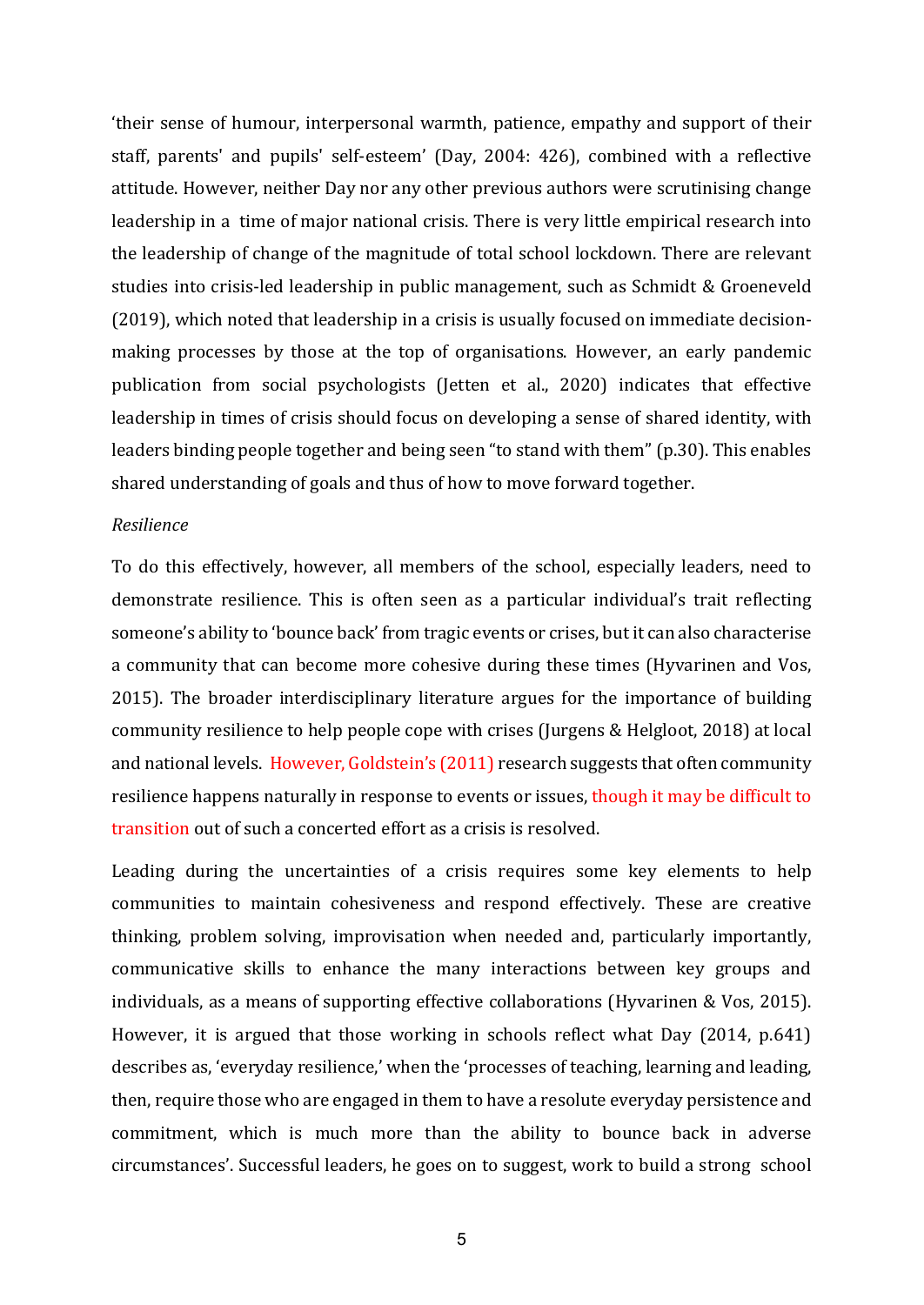community built on particular values, such as trust and fairness. Haslam et al. (2020) go further and characterise the school leader as someone who must see him/herself as one of the group, sharing an identity of 'us-ness' in pursuit of the collective good. Within the context of a crisis such as the COVID-19 pandemic, everyday resilience has to encompass changing contextual imperatives, both political and health related, while also acknowledging the issues of fear, isolation and bereavement potentially being experienced by the wider school community.

Haslam et. al. (2020) characterise successful leadership as achieving influence rather than securing compliance, where leaders and others see themselves as belonging to a coherent group or team. Here leadership is not a quality of the individual, but is about the relationship between leaders and others where the collective good is actively sought and where leaders are seen as an integral part of the group. If there is a commitment to such leadership already in place, utilising the on-going and dynamic 'everyday resilience' characterised by Day (2014), leadership in lockdown may reflect an intensive and focused resilience. This not only has to cope with new demands on teaching and learning, but also to support the enhancement of relationships across the school community as an important means of extending resilience and maintaining a sense of us-ness (Haslam et al, 2020).

#### *Ethos of care, moral leadership, equity & social justice*

There is increasing recognition of the links between school leadership for desired educational outcomes and the set of social realities, which must include highly unusual crises such as global pandemic, that surround the educational setting (Male & Palaiologou, 2015, p.214). Even while it has long been apparent that schools cannot compensate for all societal deficits, or meet all the needs of every learner every day, there is an increasing expectation that schools must focus on inclusivity, and develop egalitarian education systems that value every person equally and provide each with the opportunity to achieve their potential as a healthy, happy human being (Brown, et al. 2019, p.457). Hargreaves and Fullan's (2012) conception of teachers' professional capital emphasises the deployment of a range of technical capacities, but also foregrounds human and social capital with their emphasis on care, morality and a critical and contextual engagement with social justice. Such an approach places an emphasis on the personal, and emotional engagement of school leaders, unpacked by Crawford (2018), in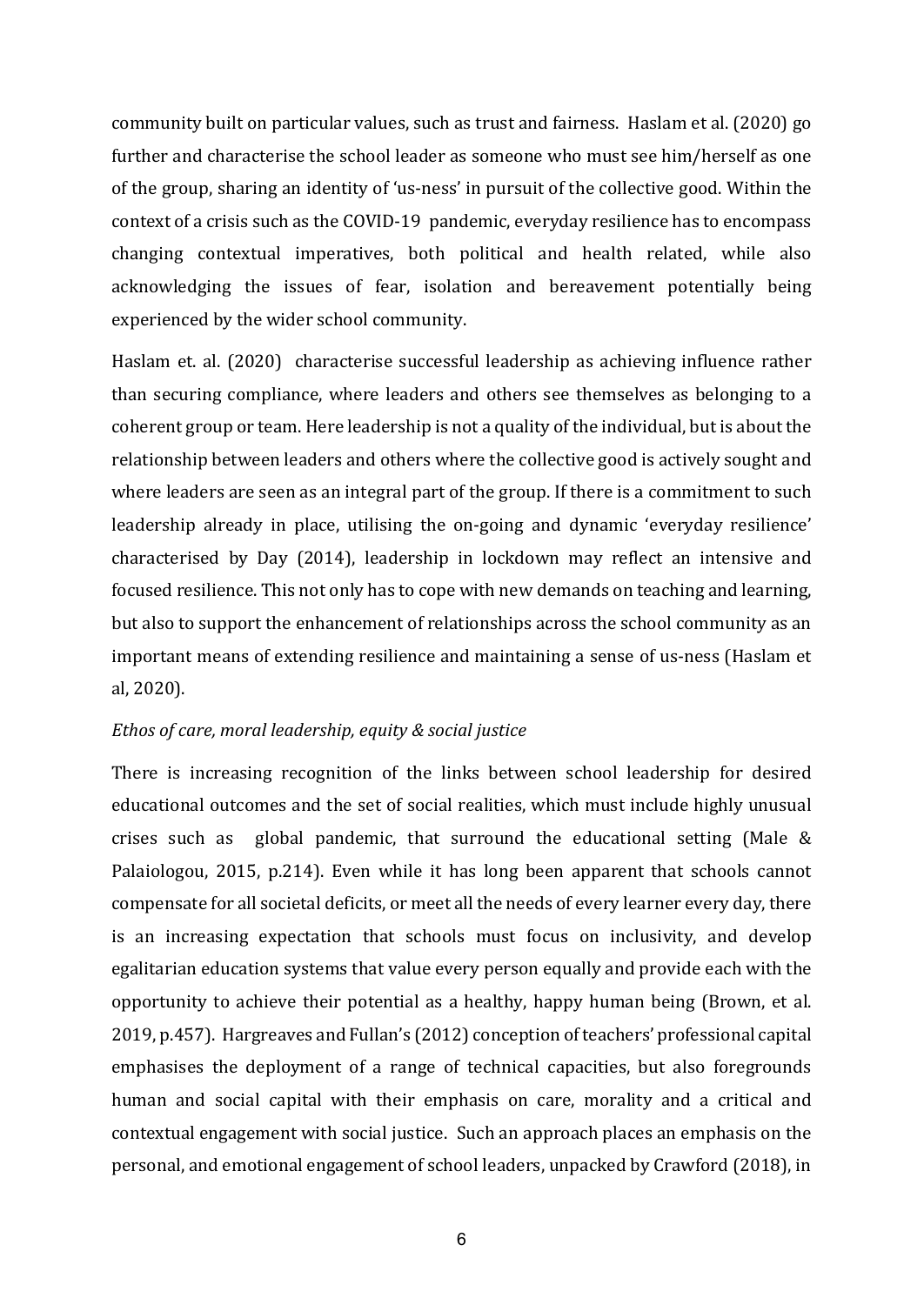respect of potentially positive impacts on self-efficacy, teamwork and resilience and on relationships with pupils, staff and parents. Stacked against these benefits are the challenges of such leadership particularly in relation to the emotional labour it requires.

## **Methods**

## **Design and participants**

The study was intended to generate initial insight into leadership strategies in a rapidly developing 'crisis' context. It was conducted in the early stages of crisis response following the decision to close UK schools for most students from March 23rd, 2020. A small-scale, responsive design, the methodology draws on pragmatism and enactment theory to explore the ways in which school leaders - as key actors making adjustments to provision in particular contexts and settings - translate, mediate and enact policy in response to local needs and opportunities (Weick, 2001; Ball, Maguire and Braun, 2011; Cousin, 2019).

The mode of data collection and choice of sampling technique were influenced by the context and purpose of the study. Remote technologies had to be used to maintain social distancing in the context of the COVID-19 pandemic. Observation of practice (thinking in action) was not possible under lockdown conditions.

### **Sample**

Prospective participants– school leaders of primary, secondary, special schools and pupil referral units – were invited to take part in one in-depth interview of no more than sixty minutes duration. The participants were recruited using non-probabilistic convenience sampling and were known to the research team through school-university links. While acknowledging the risks of selection and volunteer bias, this approach was appropriate for the first stage of a time sensitive exploratory enquiry with a small sample and no available secondary data sources (Rivera, 2019).

Prospective participants received an invitational email that explained the purposes of the study, how data would be collected (remotely) and managed, and a realistic indication of the time commitment required. Participation was entirely voluntary and consent could be withdrawn at any time. 16 headteachers were approached and 12 accepted, a participation rate of 75%. The study design was informed by appropriate ethical guidelines *(BERA 2018; SERA 2005)* including those specific to internet-mediated

7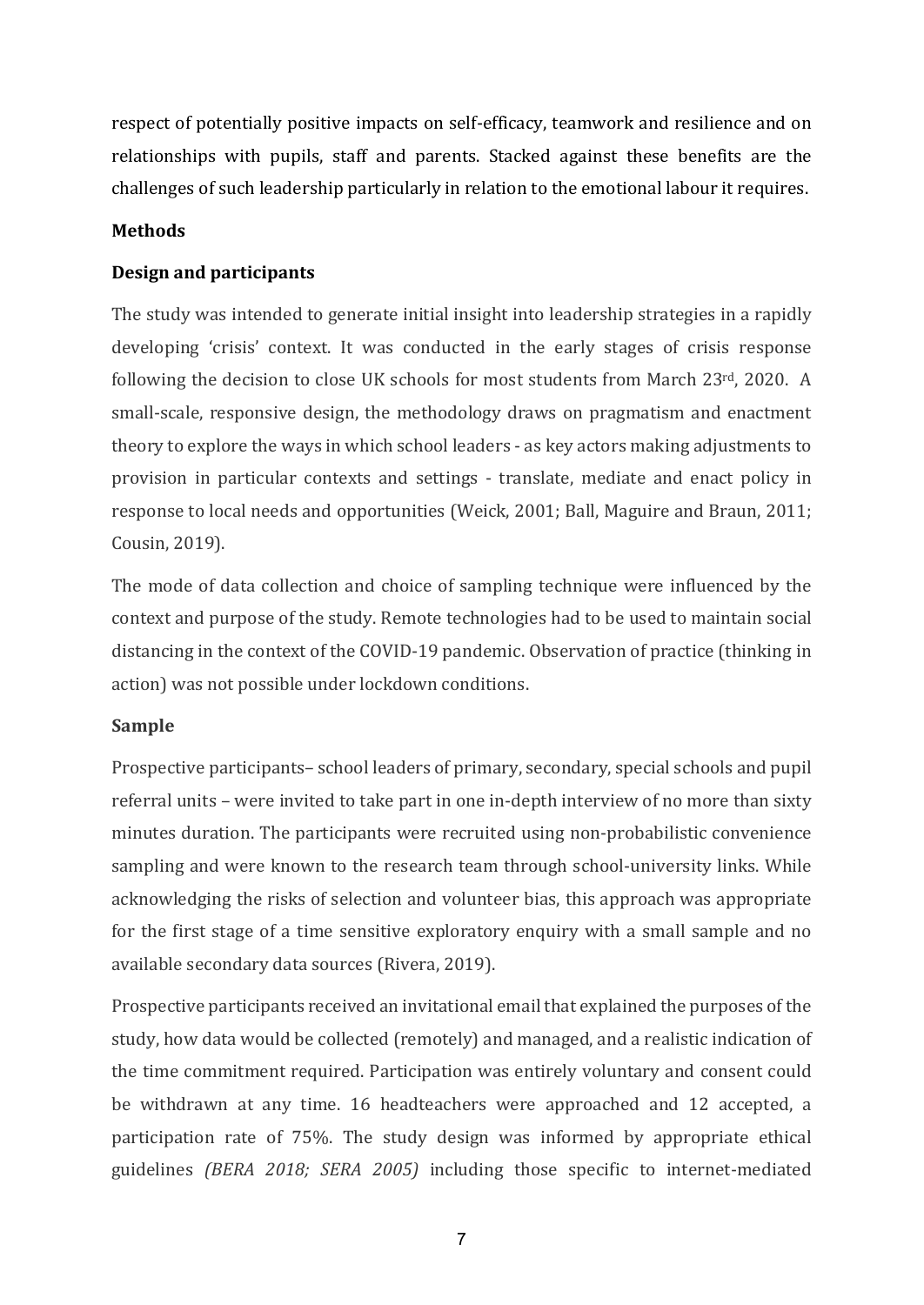research (British Psychological Society, 2017). The protocol was approved via university institutional ethical review procedures.

The twelve one-to-one remote interviews of between 45- and 60-minutes duration were conducted in May and June 2020 - primary (4), post-primary/secondary (4) and special schools/alternative provision (4), which included a Pupil Referral Unit for young people with social, emotional and behavioural difficulties. The headteachers had a range of experience (see table 1), and worked in different sectors and school types (such as intake demographic and size – see table 2), hence ensuring a range of potential viewpoints.

*Table 1. Headteacher characteristics*

| Gender | Length of experience as headteacher<br>(Years) | of<br>Length<br>tenure<br>at<br>current<br>school (Years) | <b>School sector</b> |
|--------|------------------------------------------------|-----------------------------------------------------------|----------------------|
|        |                                                |                                                           | Referral<br>Pupil    |
| Female | 22                                             | 22                                                        |                      |
|        |                                                |                                                           | Unit                 |
| Male   | 18                                             | 11                                                        | Special              |
| Male   | 15                                             | 6                                                         | Secondary            |
| Female | 10                                             | 10                                                        | Primary              |
| Female | 10                                             | 3                                                         | Primary              |
| Female | 10                                             | 16                                                        | Primary              |
| Female | 8                                              | 4                                                         | Secondary            |
| Female | 5                                              | 5                                                         | Secondary            |
| Female | 4                                              | 4                                                         | Primary              |
| Male   | 2                                              | 2                                                         | Special              |
| Female | $\overline{2}$                                 | $\overline{2}$                                            | Special              |
| Male   |                                                | 18                                                        | Secondary            |

*Table 2. School context*

| School<br><b>Type</b> | <b>Number</b><br>of<br>pupils | Age<br>range<br>(years) | Locality      | <b>Pupils</b><br>Eligible for<br><b>Free</b><br><b>School</b><br>Meals $(\% )$ | <b>Pupils with</b><br>English as<br>an<br><b>Additional</b><br>Language<br>(%) | Most recent school<br>support rating<br>(national<br>inspectorate) | Country             |
|-----------------------|-------------------------------|-------------------------|---------------|--------------------------------------------------------------------------------|--------------------------------------------------------------------------------|--------------------------------------------------------------------|---------------------|
| Secondary             | 1,450                         | 11-18                   | Small<br>town | 34%                                                                            | 5%                                                                             | Outstanding (Ofsted)                                               | England             |
| Secondary             | 1,050                         | 11-18                   | Urban         | 55%                                                                            | 32%                                                                            | Good (Ofsted)                                                      | England             |
| Secondary             | 854                           | 12-18                   | Urban         | <10%                                                                           | < 10%                                                                          | Good (HMI)                                                         | Scotland            |
| Secondary             | 788                           | 11-18                   | Urban         | 5%                                                                             | $< 5\%$                                                                        | Very Good (ETI)                                                    | Northern<br>Ireland |
| Primary               | 479                           | $5 - 11$                | Urban         | 23%                                                                            | 55%                                                                            | Good (Estyn)                                                       | Wales               |
| Primary               | 458                           | $3 - 11$                | Small<br>town | < 10%                                                                          | < 10%                                                                          | Very good (HMI)                                                    | Scotland            |
| Primary               | 346                           | $5 - 11$                | Urban         | 48%                                                                            | $< 5\%$                                                                        | Good (ETI)                                                         | Northern<br>Ireland |
| Special               | 282                           | $5 - 18$                | Urban         | 70%                                                                            | $< 5\%$                                                                        | Very Good (ETI)                                                    | Northern<br>Ireland |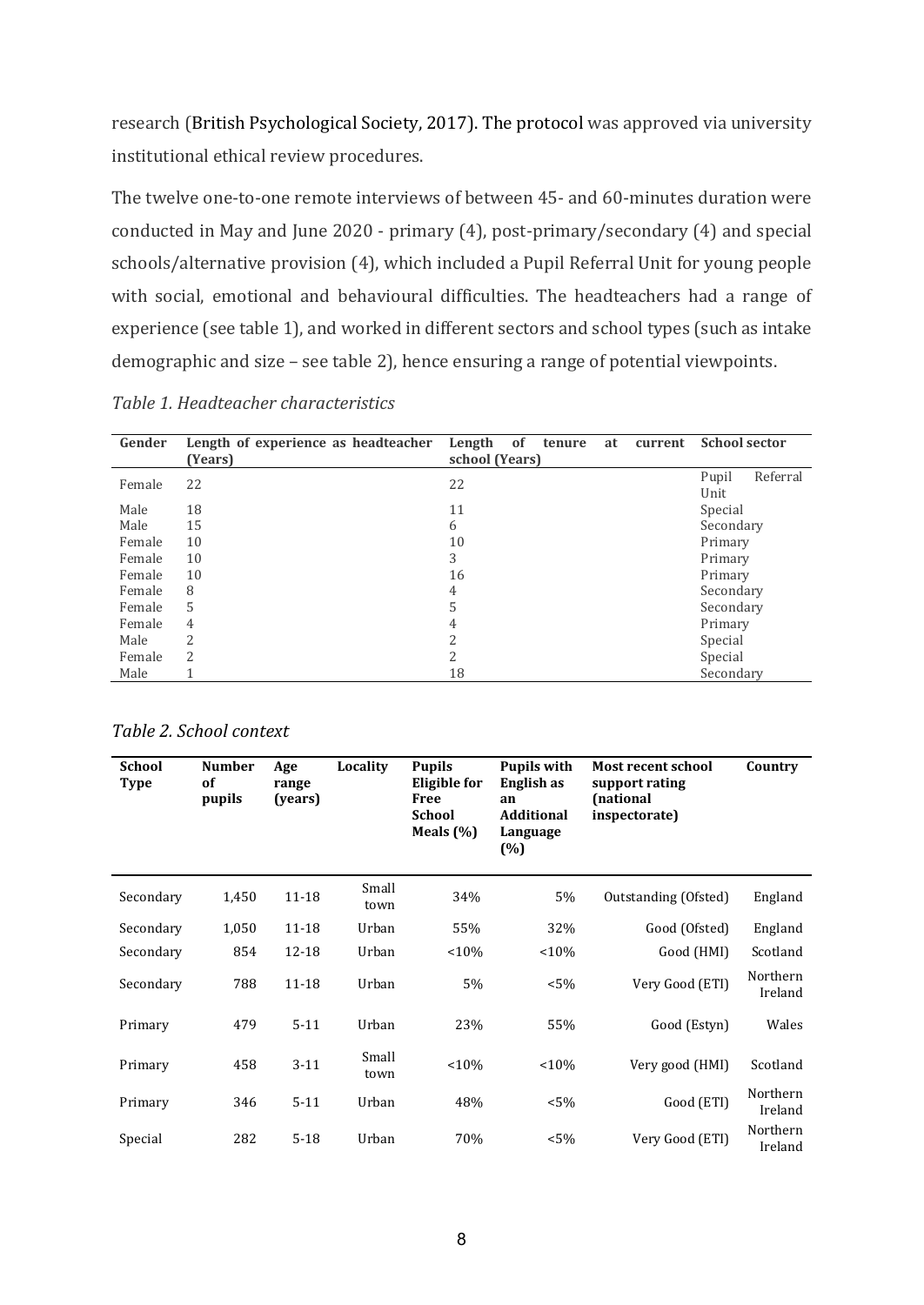| Special                   | 259 | $4 - 16$  | Small<br>town | unavailable | unavailable | Good (Estyn)                     | Wales    |
|---------------------------|-----|-----------|---------------|-------------|-------------|----------------------------------|----------|
| Primary                   | 231 | $3 - 11$  | Small<br>town | 14%         | $< 1\%$     | Good (Ofsted)                    | England  |
| Pupil<br>Referral<br>Unit | 40  | 11-16     | Urban         | 50%         | unavailable | Outstanding (Ofsted)             | England  |
| Special<br>(Charity)      | 28  | $10 - 21$ | Rural         | unavailable | unavailable | Very good (Care<br>Inspectorate) | Scotland |

All schools had received a positive support rating from their national inspectorate, and could thus be anticipated to have effective leadership and management processes in place.

The research team comprised experienced researchers from four universities, one from each of the four nations, who had previously collaborated on projects across UK nations, supplemented by a freelance academic who joined them at the analysis stage. Each member of the core team conducted interviews in their own national context, where they were familiar with a rapidly changing policy background. An interview guide was constructed iteratively, drawing on research literature and professional knowledge, and piloted with a headteacher outside of the study to test question order, clarity, fitness for purpose across a range of contexts, and the time required for completion. Although multiple perspective interviews may have been helpful in exploring reported relational dimensions of leadership (Liou, 2015), there were practical and ethical challenges in requesting increased participation during the early stages of a crisis which prevented a larger study.

Due to the need to engage geographically dispersed participants in a timely manner, all interviews were conducted through video or telephone. Such interviews enable data to be gathered expeditiously over greater geographical distance, flexibility over scheduling, reduced travel time and improve cost effectiveness (Iacono et al., 2016; Archibald et al., 2019). In addition, an emerging body of research suggests that technology-mediated interviews compare favourably with in-person interviews in terms of rapport and disclosure (Jenner & Mayers, 2019). Indeed, Hanna and Mwale (2017, p.260) argue that the public, yet private, space of the remote interview may 'offer a more empowered experience for the interview participant', reducing concerns about power imbalances. Video call technology is also now widely accessible to professionals and provides access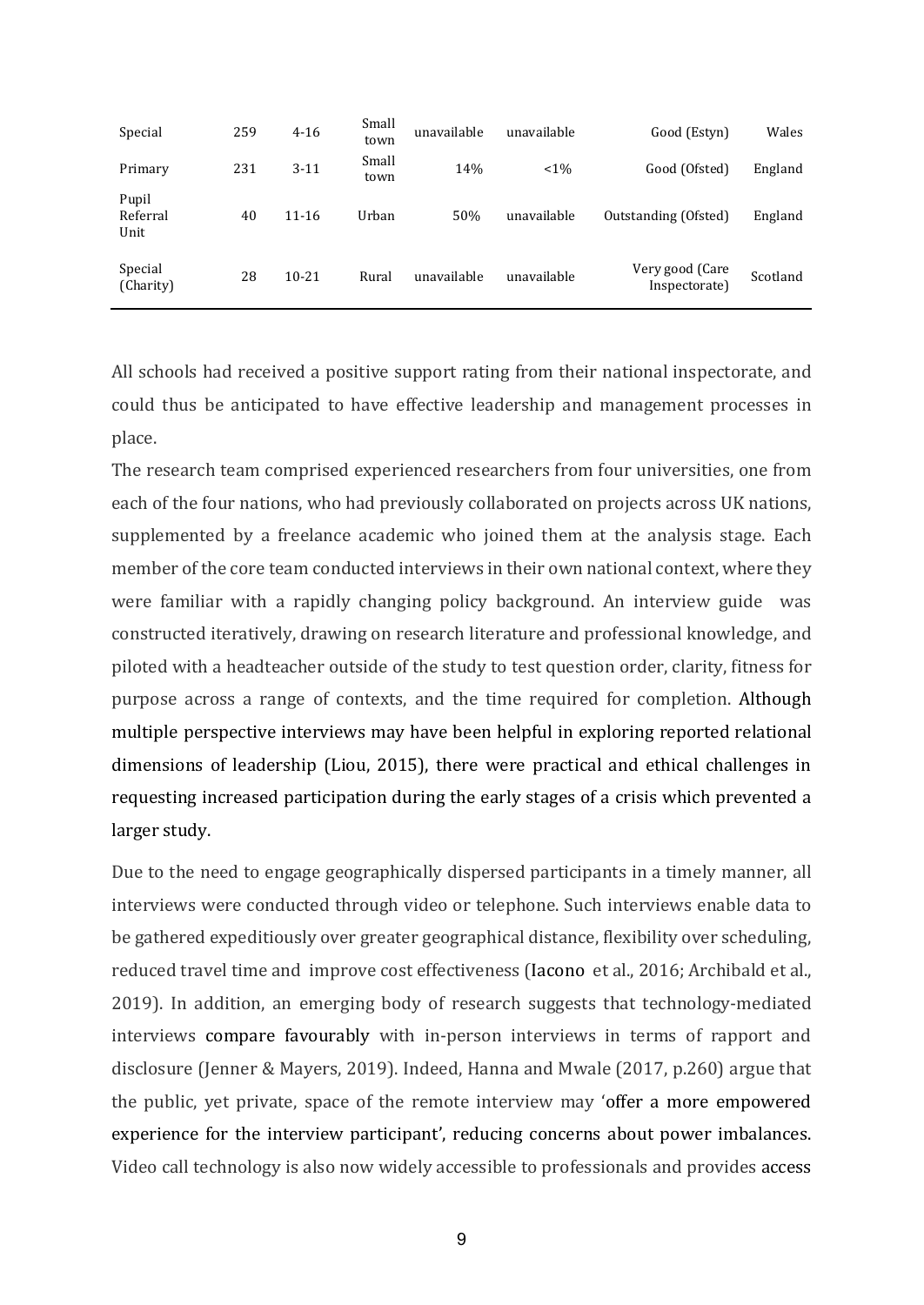to non-verbal visual cues to support rapport building, which are excluded in telephone interviews (Mirick and Wladkowski, 2019).

The interviews were conducted and recorded using secure and tested Voice over Internet Protocols (VoIP) dependent on interviewee preference. Informed written consent was obtained prior to interview, and reaffirmed verbally before the interview. All interviews were transcribed verbatim by transcribers who had signed up to a confidentiality protocol. The transcriptions were analysed inductively, using both descriptive and interpretative codes (Miles et al., 2014). While accepting Nowell et al's (2017) call for such an analysis to be rigorous and methodical, and hence 'trustworthy', we also accept that 'any qualitative work is an interpretative process' (Braun et al , 2019, p.4), and that 'there's no one way of making sense of data' (p.12). We also acknowledge our own experience working within educational settings will influence our analysis, as 'assumptions and positionings are always part of qualitative research' (Braun and Clarke, 2019, p.595). Nevertheless, to ensure rigour in an inductive analysis, one single shared transcript was analysed independently by each team member, using line-by-line and open coding to generate a provisional coding frame. After a team meeting to agree initial codes, these codes were applied independently to a set of within-country transcripts. At a subsequent team meeting, including diagramming to make sense of connections (Nowell et al, 2017), final themes were reviewed, agreed and applied across all transcripts, as reported below.

### **Results**

For the purposes of this article, our main focus is on five key common themes which were generated (Braun, Clarke & Hayfield, 2019) from the data with regard to leadership and management in schools during a time of crisis. These themes recognise and build Day's (2012) model of school organisation. These will all be examined in turn:

- External expectations and pressures;
- Power and authority: adaptive leadership modelling;
- Values and attitudes: moral imperatives and emotional leadership.
- Communications enhancing relationships
- Beyond everyday resilience- resilience within situational ambiguity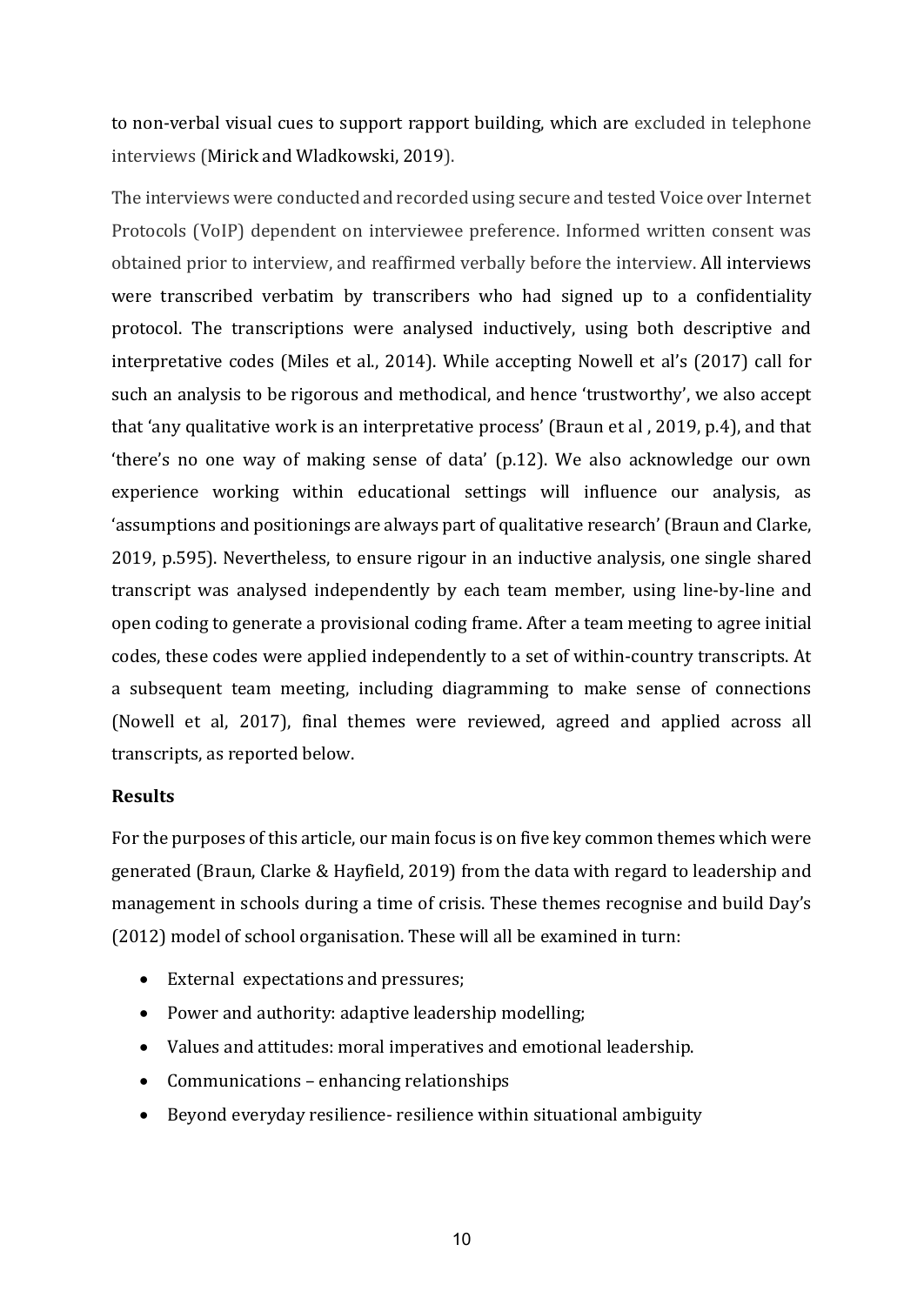These findings and subsequent discussion will conclude with the development of a model of school leadership in the early stages of the COVID-19 crisis.

## **External expectations and pressures**

Leaders highlighted the importance of versatility in managing external expectations and pressures. The fast-moving, but uncertain, external environment demanded flexibility and swift adaptation. Transnationally, ambiguity, contradiction and hyper-vigilance became day-to-day challenges arising from the sheer volume of external communications with government, other agencies and advisory bodies and information shared on social media, exemplified by a primary headteacher in England (PE) 1 , who asserted that

In the first few weeks of lockdown, there was that much stuff coming across Twitter, Face Book, all the social media…we tried not to get too wrapped up in that and keep to what we thought the children needed from us at that time.

The increased pathways by which headteachers might learn important information required multi-tasking and a readiness to respond to changing advice or advice given via central platforms to the media without any warning to schools, as explained by Special school (Sp) head in Scotland (Sc) who stated that

There was just so much going on in these first two weeks. We were on the phone all the time: to professionals, to parents, to each other; a new piece of news every couple of hours and the changes to Government guidelines. (SpSc7)

Poor or confused messaging from central government often added unwanted additional tasks to their already heavy workload, such as a secondary headteacher (S) from Northern Ireland (NI):

It is a little bit annoying that the information released seems to go to the media as quick as it comes to us. For instance, reopening of schools, parents have been asking 'are you opening, are you not opening?' (SNI8)

It was also not perceived as helpful that that Ministers in some countries could be 'chatting to the media' (ibid) before communicating information to schools.

# **Power and authority: adaptive leadership modelling**

Concepts of power and authority were inextricably linked to their impact on the headteachers' behaviours and relationships within their schools. The diversity of leadership models with which headteachers claimed to engage, or partially engage,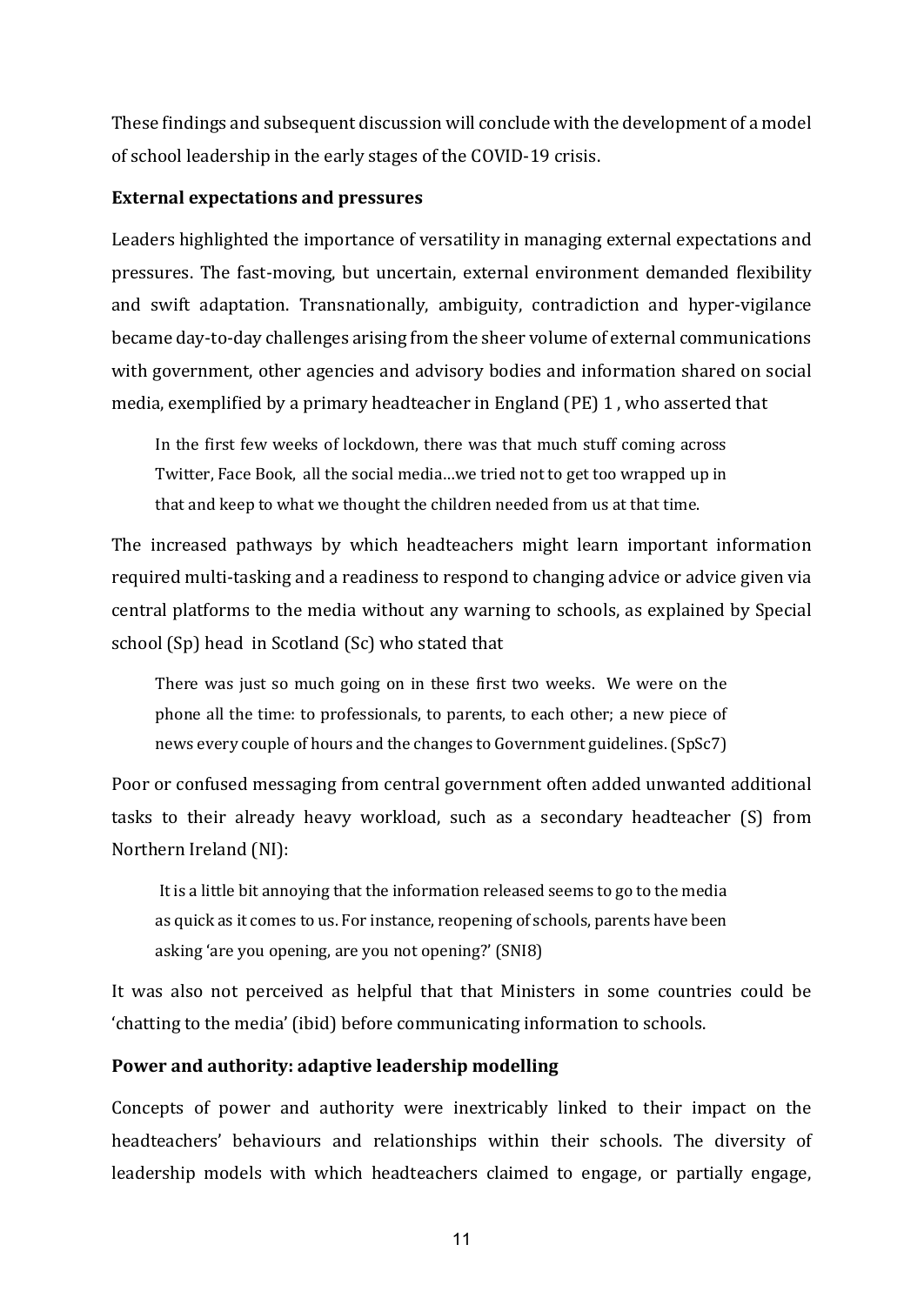ranged across forms of distributed leadership, moral leadership, collegial leadership and ambiguity/contingency approaches, as outlined by Bush (2020).

All headteachers described some form of pre-existing distributed leadership in place within their school. For some this was simply an extension of a normal way of working, for instance, drawing in a wider pool of skills when needed, such as the expertise of IT staff, or trying to use staff strengths even more effectively. A primary (P) headteacher in Wales (W) explained that

I've learnt to maybe trust my team more, which maybe I wouldn't have done and they would have come to me for more decisions than they have done … Something I've learnt, is to actually use the skills within the team better. And that's not always the leadership team, it's other people as well who we know are good at certain things…I've learnt to delegate more. Manage less, lead more. (PW11)

For other headteachers, further distribution of leadership promoted using a flatter model, rather than a previous more hierarchical authoritarian model. Forms of distributed leadership noticeably became a particular strength, allowing delegation of some responsibility and some continuity of decision-making within existing networks in the school communities. Pragmatically, headteachers' workloads necessitated drawing on aspects of distributed leadership simply to make it possible for students' virtual schooling experience to operate effectively as explained by SpNI10:

I needed to let certain things go. When you are in school it is all consuming. I now have had time to think. What we have managed to do from a senior leadership perspective is that we have managed to delegate and to give people a chance to really get on with it and our staff have really responded.

Headteachers' distribution of leadership was thus allowing community resilience to emerge (Goldstein, 2011)

#### **Values and attitudes: moral imperatives and emotional leadership**

The formidable nature of a crisis involving potential life or death situations for some within, or connected to, those in the school communities, meant that a powerful form of moral leadership was necessary to maintain a positive sense of purpose and mutual support. A strong sense of moral and emotional leadership (Hargreaves & Fullan, 2012;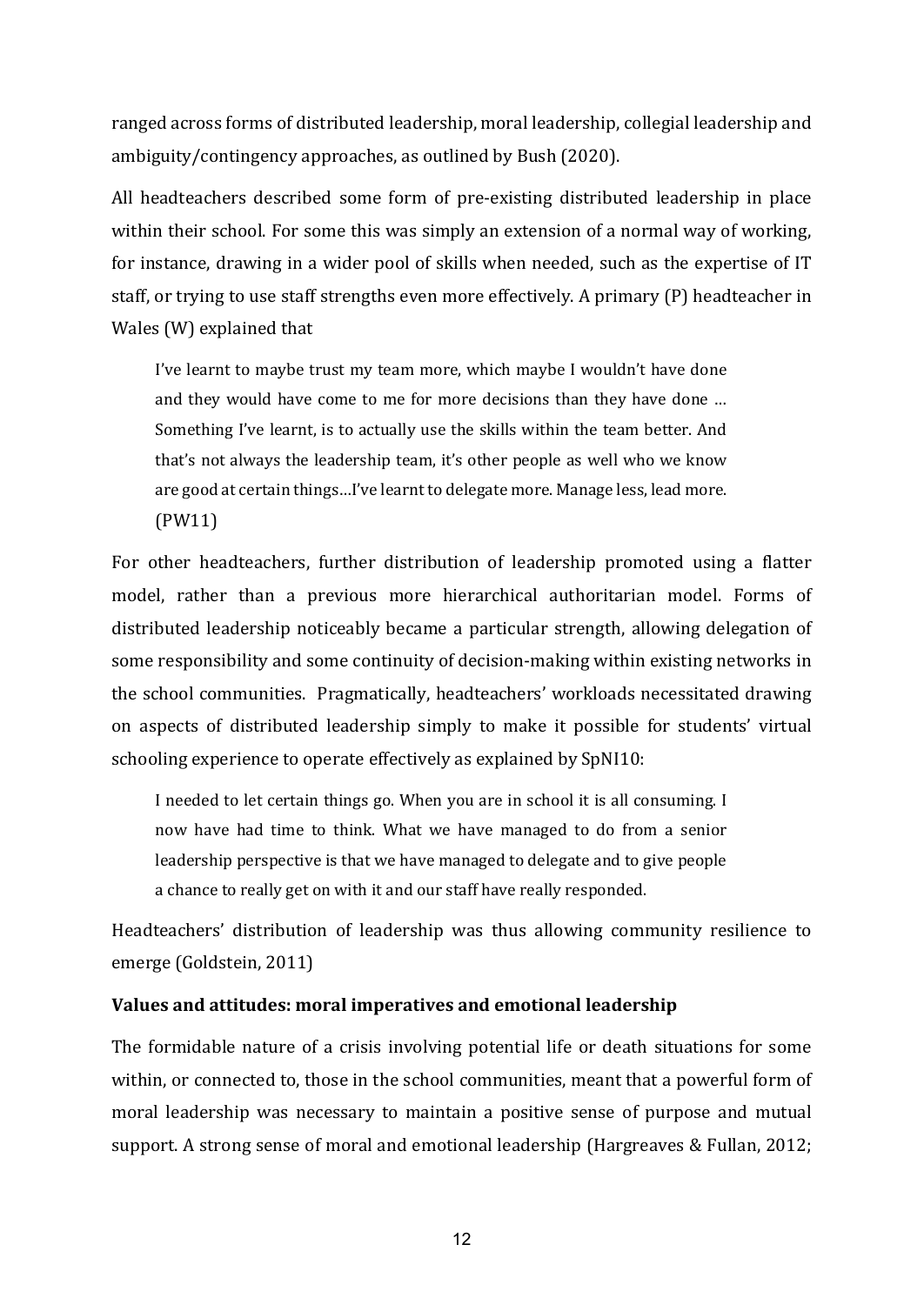Crawford, 2018) was very visible in many of the headteacher narratives, such as SpW12 stating:

I've really learnt in this climate that what people needed was reassurance from their leaders. They wanted from me certainty, they wanted me to be positive, and they wanted me to reassure them that what they were doing was good. ... So, in terms of leading in this climate it's been leading in the emotional sense I think more than in the educational sense and that's what people I think have been looking to me for.

Interviewees consistently highlighted the values and sense of educational purpose that they considered central to what schools were trying to do, in order to provide a stabilising element within the morass of advice, claim and announcement. A typical response was that of HT6 who explained that

The things that are massively important to you, the things that you would say, as a school, are the things that you value, you need to be making sure that you still are exemplifying them, promoting them at all times.

This drew on their professional capital (Hargreaves and Fullan, 2012), showing critical engagement with issues of morality and social justice, and it was evident across all four nations. Collegial leadership was also a necessary consideration as a means of enhancing a sense of 'us-ness' (Haslam et.al., 2020) and an aspiration to work for the collective good of staff, pupils and parents. However, such collegiality was seen as undermined by the lack of physical presence together, summed up by one headteacher's suggestion that 'people miss people' (SpW12). Physical presence was important for some headteachers because it allowed them to use interactions as a way of gauging the more subtle moods of the community, and to triage these where necessary. Absence of this kind of engagement was a loss, despite frequent use of video technology such as Zoom or Microsoft Teams, exemplified by PSc6 suggesting that

We always say in our school that it's successful because of our relationships and our connections, and that has been the biggest challenge for children, for parents, for staff to maintain that… I realise how much I miss being able to see people every day.. I miss being in the room with staff. I miss collectively coming to a solution that we might not all agree on, but we've all had a part to play in it…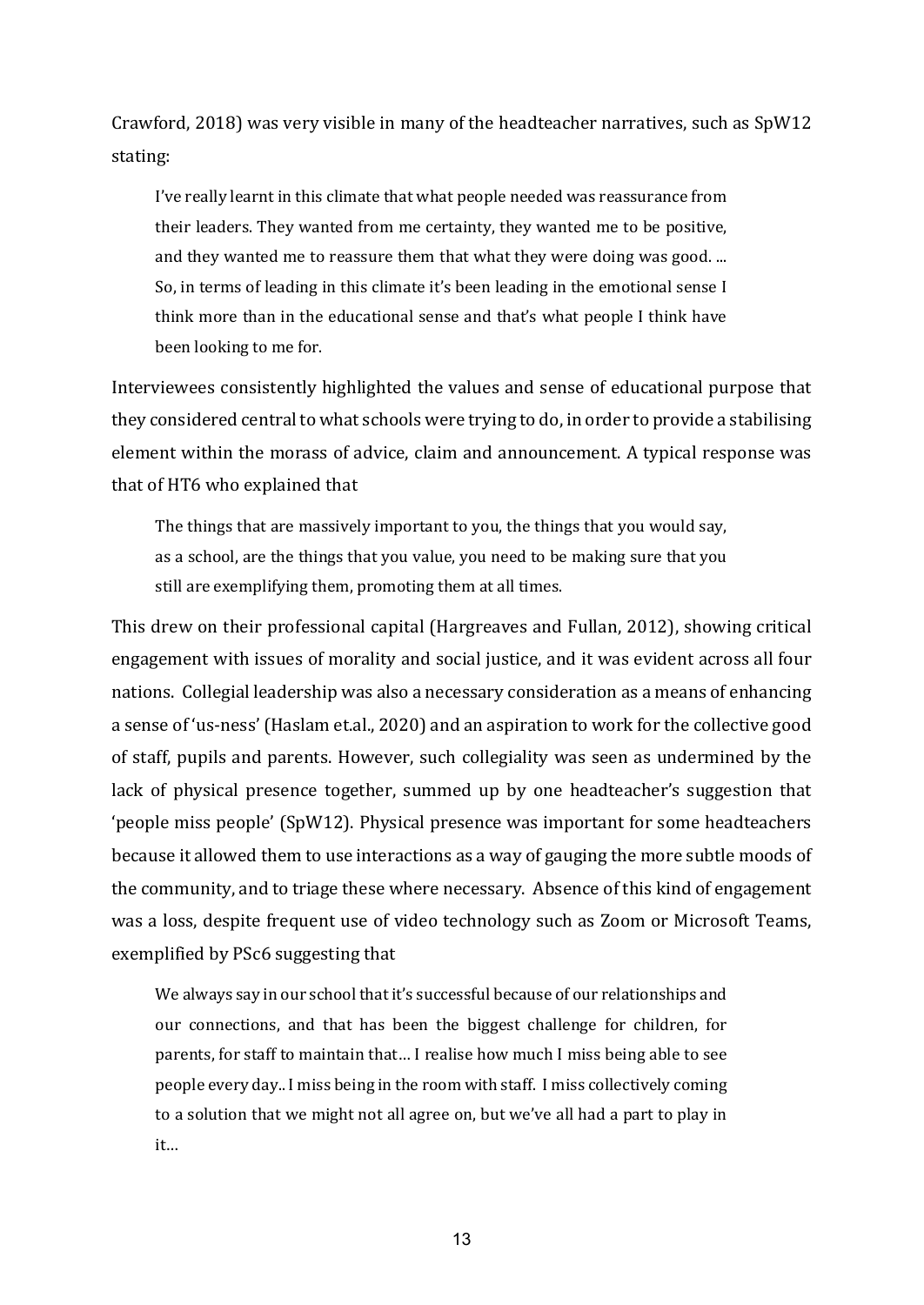For some headteachers, the increased collegiality between other school leaders in their network had changed, with SNI8 reporting that: 'I am probably more collegial and probably we work more as very strong communities. ' Indeed, for many, the crisis also appeared to enhance their sense of connectedness within a shared community of practice (Wenger, 1998), and so there was no big transition to a new way of working and leading. Instead, there was a need to reinforce and support a strong sense of connection. Again this was evident transnationally.

#### **Communications: enhancing relationships**

Communication was key to maintaining and enhancing connections and relationships across school communities, especially in times of major crisis (Jetten at al, 2020). SNI8 was emphatic that what was needed was

communication, communication, communication, not just always formal communication, and always, always at the end saying, at the beginning and end of anything I send it is, are you OK? And letting them know there are no cases in the school, no families have been affected, because we are a school community, and also saying your welfare comes first above everything else that we do at the minute until we are back together.

Communication was necessary both within schools and in relation to the wider external community. However, the spirit and tone of communication were expanded. Communications no longer just served instrumental purposes, but were essential to help staff continue to support each other, their pupils and their parents. Communication was indispensable for maintaining a virtual image of the school as a community. As part of this, such interactions became more informal and roles became blurred. Headteachers and other staff contacted parents or students to check on the most vulnerable, to provide a listening ear and, often, to identify practical needs and supply necessary resources, such as PW11 who reflected that

I think leading and managing the emotional wellbeing of the children at home, I have never in my life spent so long talking to families. We identified vulnerable children and families prior to lockdown and we split those phone calls amongst the leadership team. And initially the families were quite kind of standoffish and sceptical, "Why are you phoning me?" And we explained we were phoning lots of families, but we were phoning families that we thought might need a bit more support.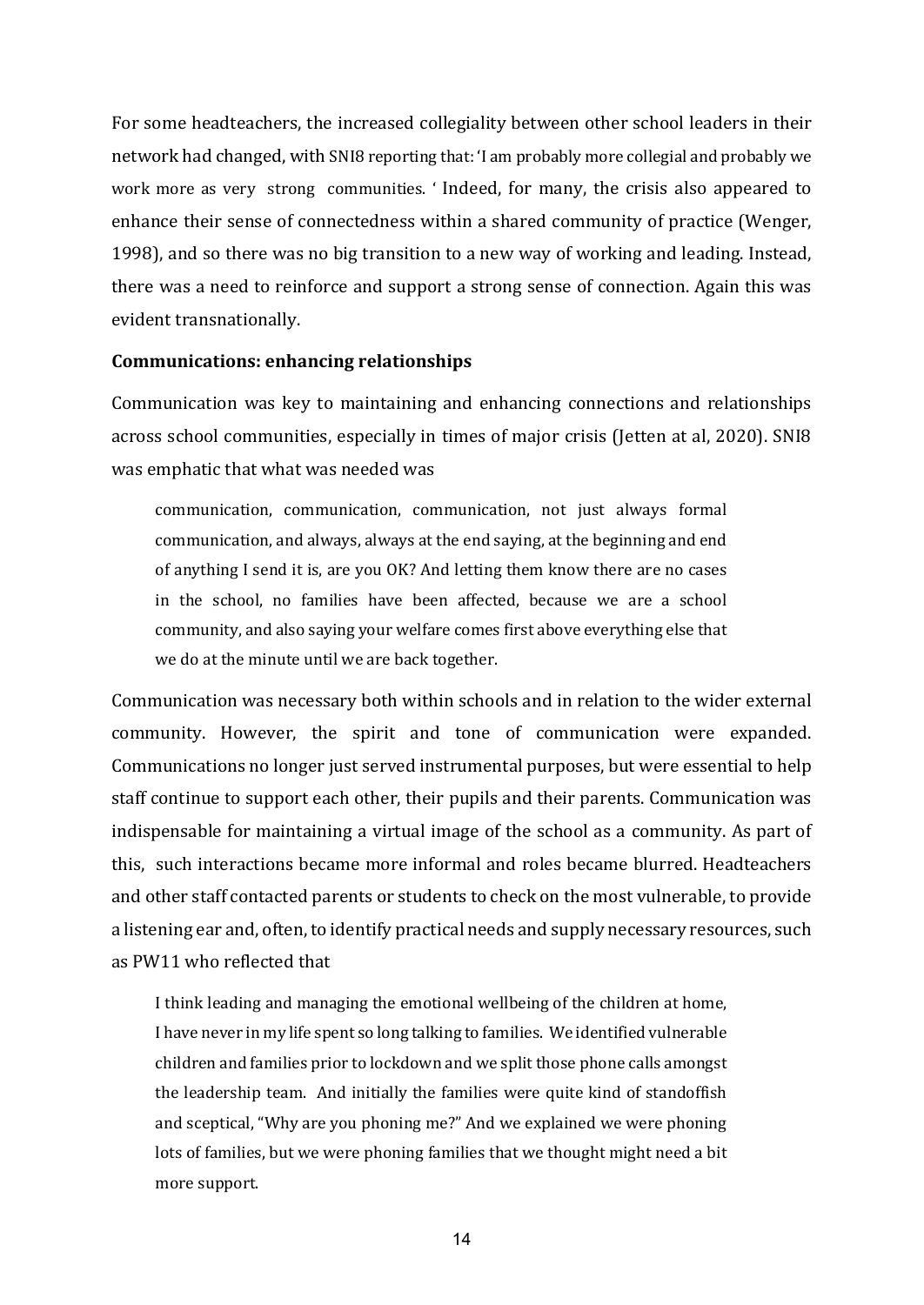Another headteacher regularly wrote or video chatted with a child with serious SEBD issues, not in a formal sense, but as a means of showing care and encouragement. Headteachers reported the importance of ensuring diverse means of virtual connections for holding together these virtual communities. Indeed, it was important that headteachers themselves engaged with this process. Some headteachers went so far as feeling potentially personally vulnerable through giving something of themselves in these communications. This was not only in 'normal' forms of communication (that they had done before), but also in new form of communications, such as reflective blogs or vlogs for staff or wider school communities, sharing both educational material and personal experiences and challenges. For example, PW11 explained: 'So, for me in terms of leadership I've written to them all every week, quite a personal letter.' This blurring of personal and professional narratives was an important feature of leadership in a dislocated school community and perhaps a unique by-product of the lockdown.

Although not for everyone, such vulnerability could be seen as a means of enhancing that sense of all working for the common good. Haslam et. al. (2020) highlighted the importance of maintaining this sense of collective 'us-ness' when trying to work towards building effective schools, and communication contributed strongly to expression of headteachers' values and attitudes as demonstrated by SpNI10:

This particular period has given me time to speak with individuals on a different level, on a much more human level. Very often in our role a lot of the things that you are doing it is at 100 miles an hour. It has allowed me to really chat to people on the phone, really talk to them and checking on people. I am not saying that I didn't do it before but I think that personal aspect of leadership I will continue to really push on with once this is over.

The commitment to young people and their families was also illustrated by responses to the potential for fragmentation of relationships during this crisis encapsulated by SNI8, whose school found a way forward thus:

We bought a pastoral phone just before we left school. A mobile phone that my head of pastoral care holds and the children all have that number. It is a 24-hour phone that is available to the school for the children. If they can't get anywhere else or if they don't want to go to gateway or they don't want to go to counselling, school is a haven for children, we bought this phone and we have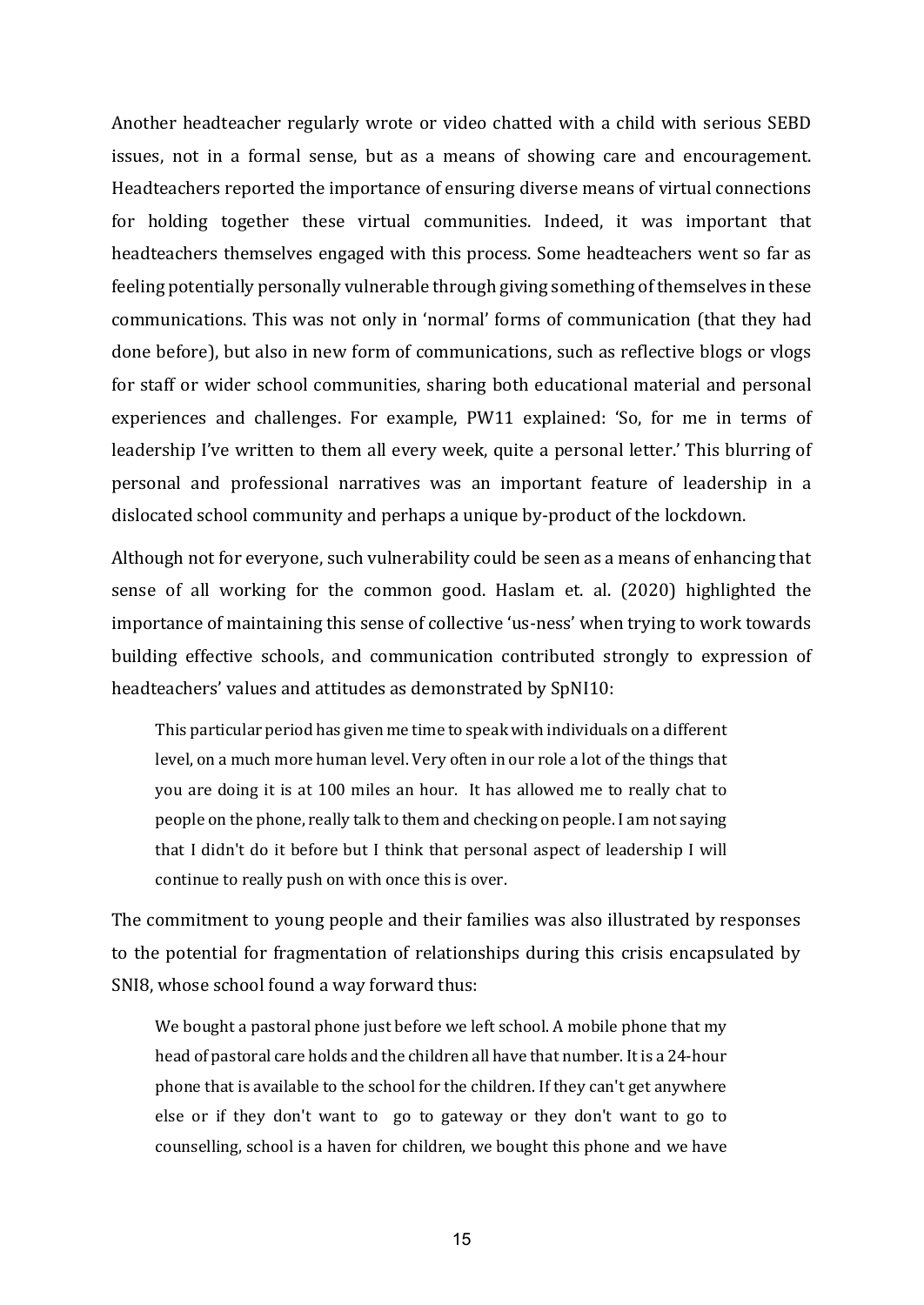put the number out and said 'if you are stuck, you get nobody else or you just want to chat ring this and somebody from school will ring you back'.

Staff in this school feared for the safety of those pupils for whom 'school is a haven': giving them a guaranteed way to ask for help seemed to be meeting a very significant need.

#### **Beyond everyday resilience: resilience within situational ambiguity**

Day's (2012) concept of everyday resilience in schools works from the premise that resilience is an essential quality already integral to those already working there. In times of crisis, or situational ambiguity, with ever changing priorities and demands from external agencies and governments, this everyday resilience can form the foundation for the development and customisation of resources and teaching and learning approaches. This resilience became an essential element of schools as they lost real world contacts and interactions and were forced to alter their ways of working. Headteachers spoke of staff responding very quickly to the imminent lockdown, building on and customising materials and ways of working. Nonetheless, one of the major aspects of school life that was immediately undermined by the lockdown was the normal planning and organization underpinning school lives. As the situation changed headteachers had to adapt quickly to changing levels of control over events, as explained by SNI8:

I like things planned and structured and organised and set down. In the first eight weeks, I couldn't do that because every week something was different, and then we had to check that the new thing that we brought in was right. I have had to accept that I needed to become more flexible.

Uncertainty made planning particularly challenging, but the removal of the distraction of external accountability measures, such as inspections, was an unforeseen benefit, which might have longer terms benefits as explained by SE4:

What I'm hoping comes out of this is a different perspective on what education is actually all about and do you know the thing I've enjoyed, the pressure of not worrying about whether you're going to get the Ofsted call. You walk into school on a Monday, Tuesday or a Wednesday and not having that pressure of accountability has just been like a cloud lifting.

This helped to ensure that headteachers were able to maintain a focus on relationships within and beyond school boundaries. By drawing on their professional resilience, these headteachers found ways to underpin their interactions with a clear sense of purpose,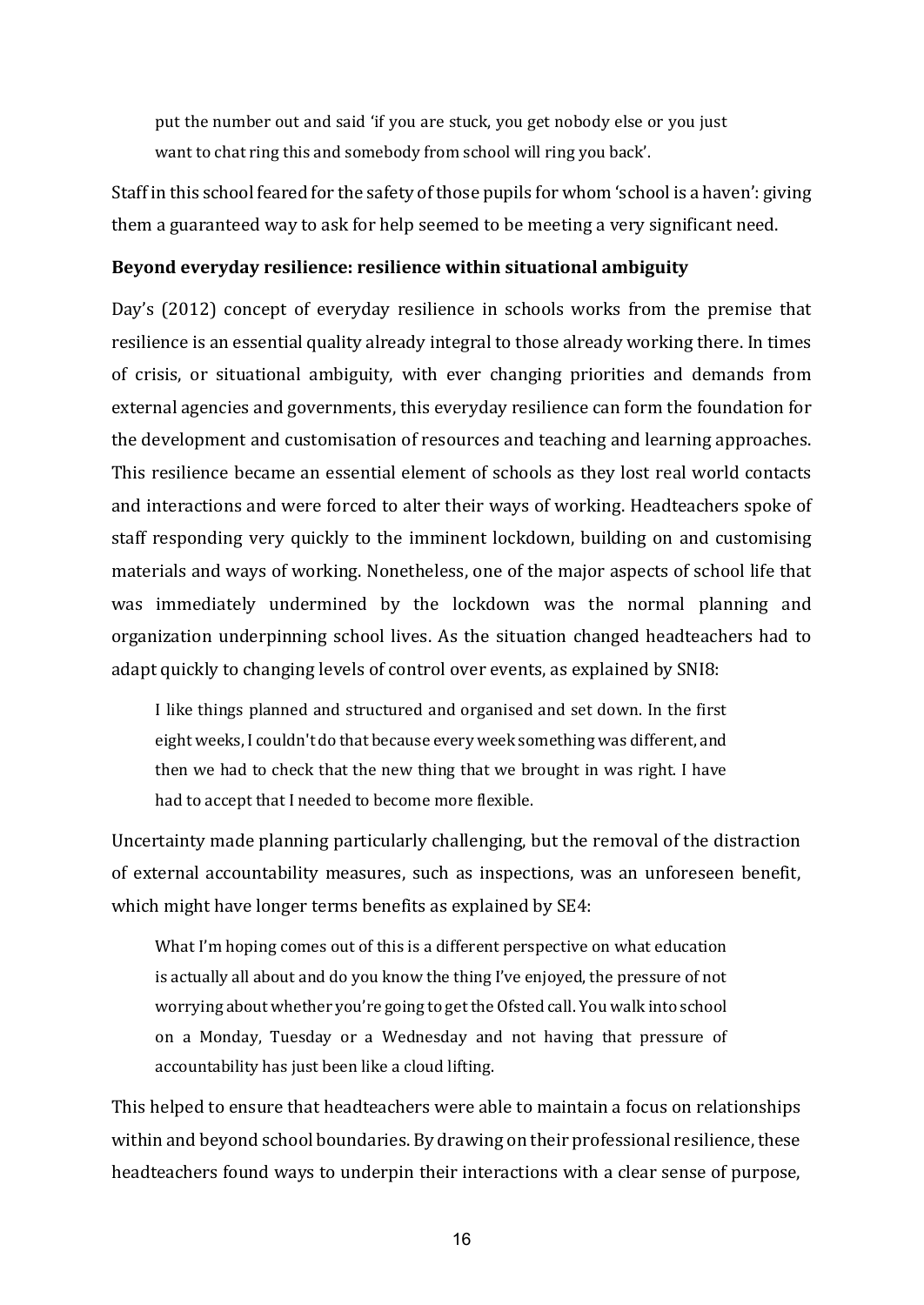reflecting values, fairness and trust, which encouraged a sense of belonging and connectedness. Moreover, as discussed earlier, wider distribution of leadership helped to develop community resilience (Goldstein, 2011) as well as supporting the resilience of the headteachers themselves.

### **Discussion**

According to Macchiavelli (1993) nothing is more perilous or uncertain than to lead change. In this case, change took the form of national crisis in which physical connectedness was lost almost overnight, and a sense of us-ness (Haslam et. al., 2020; Jetten et. al, 2020) became more difficult to maintain. This study has delved into the personal reflections of a small, but diverse, number of headteachers during the immediacy of the crisis to try to understand how they responded to these unprecedented events.

Drawing on the key components schools as dynamic organisations, as envisaged by Day et al (1990), the data provided rich accounts of the external and internal influences, relationships and responses to such a challenging event as a lockdown of schools and the potential for lack of cohesiveness and breakdown of relationships. The external pressures and expectations themselves had the potential to undermine headteachers' strategies, since they often received contradictory or changing advice through multiple media, as well as directly to schools. Nevertheless, despite such uncertainty and situational ambiguity, the stories of individual schools through the words of headteachers presented us with resilient responses encompassing the adaptation of leadership models in order to shape new ways of working together and sharing responsibilities around leadership teams. One headteacher characterised this as less time spent on management and more attention given to leadership. Teachers took the lead in developing new curriculum approaches and teaching materials and making innovative use of IT. Further accompanying elements were also needed to sustain headteachers' approaches. Flatter structures emerged, encouraging or reinforcing the need for trust and positive relationships. These were supported by a focus on values and a sense of purpose, engendered by the headteachers and maintained in relationships with schools and their wider communities. In order to maintain or enhance relationships, it was essential to establish ways of communicating and interacting in such a way that the community of the school still felt both coherent and tangible.

17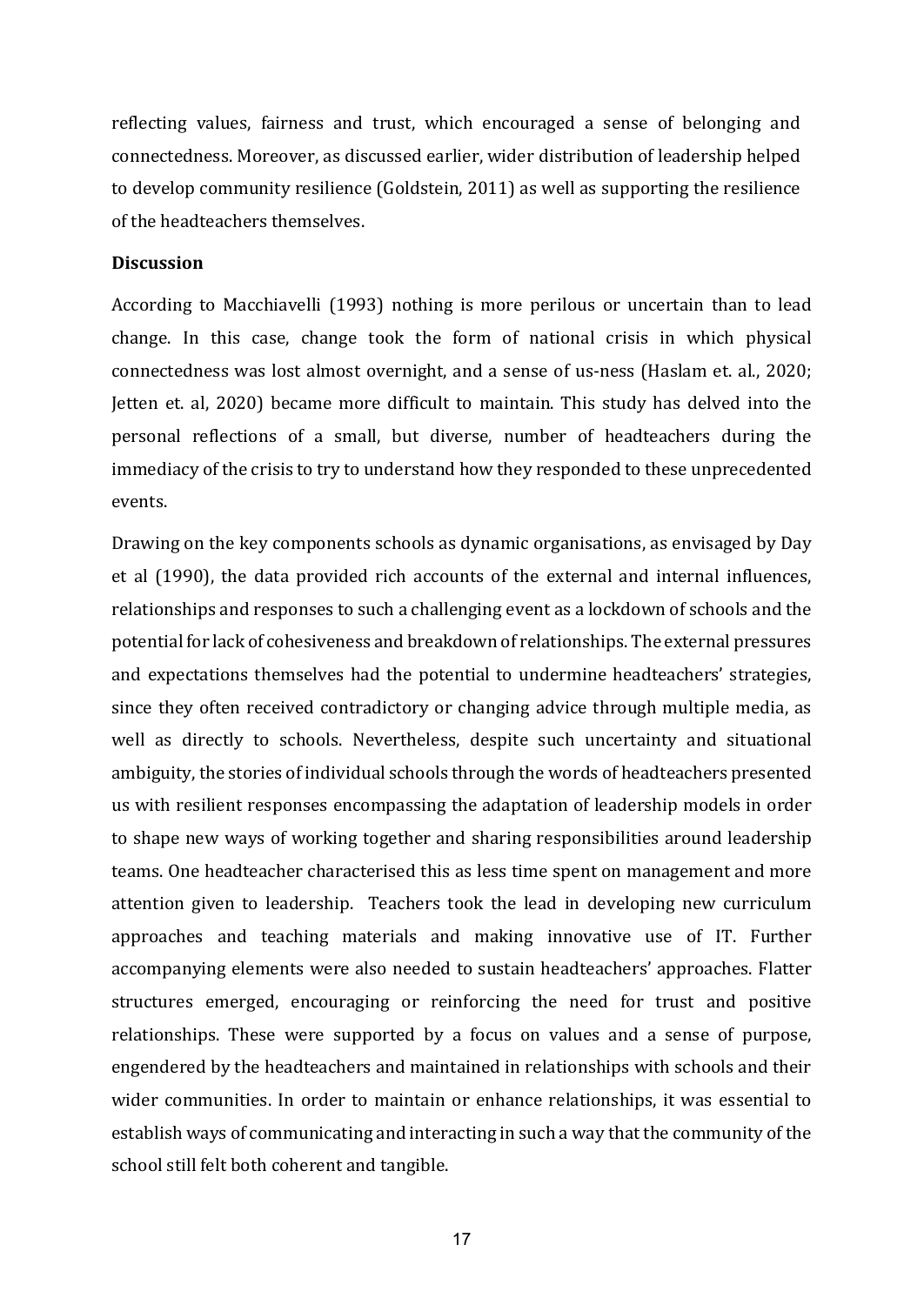A powerful element in this school imaginary was an emphasis on what Hargreaves and Fullan (2012) characterise as professional capital, where a moral and ethical engagement with social justice issues underpinned the schools' perceived roles. These are also features often found in forms of distributed leadership and linked to effective forms of social change (Woods, 2011; Woods & Roberts 2016). It is within such an environment that headteachers often shared on a personal and emotional level, making themselves vulnerable, but also perhaps helping to reinforce the relationship between headteacher and staff as well as headteacher and parents/children. The moral imperative also led to practical efforts to support children and their parents with additional teaching and learning resources, telephone hotlines and even food parcels, along with caring conversations where parental anxiety could be alleviated.

#### **Limitations**

There are some caveats to consider regarding inferences from this study. The study relies on the accuracy of self-report garnered at a particular moment in time by a small, but diverse, range of headteachers. We acknowledge in restricting participation to headteachers we attribute leadership to an ascribed role, rather than other members of leadership teams. We also recognise that leadership strategies may shift as leaders work through transitions in rebalancing organisations that are at different stages within change processes (Evans, 2001; Hannah et al., 2009). But the interviews reported here were scheduled during the initial response stage and thus present a credible snapshot of that time.

#### **Conclusion**

Having acknowledged these caveats, this study nonetheless provides empirical data on the views of headteachers, from a variety of schools, and a range of backgrounds and experience across the four nations of the UK. It represents unique data, about in-themoment experiences of headteachers facing an unprecedented global crisis, where their school communities have been dislocated and routines abandoned. Despite the differing political and policy contexts around the UK, this resulted in a common need to build and maintain new teaching methods and content and communication systems. It required rapid further development of relationships with staff, pupils and parents, underpinned by trust and fairness, and led by moral imperatives focused on the collective good of the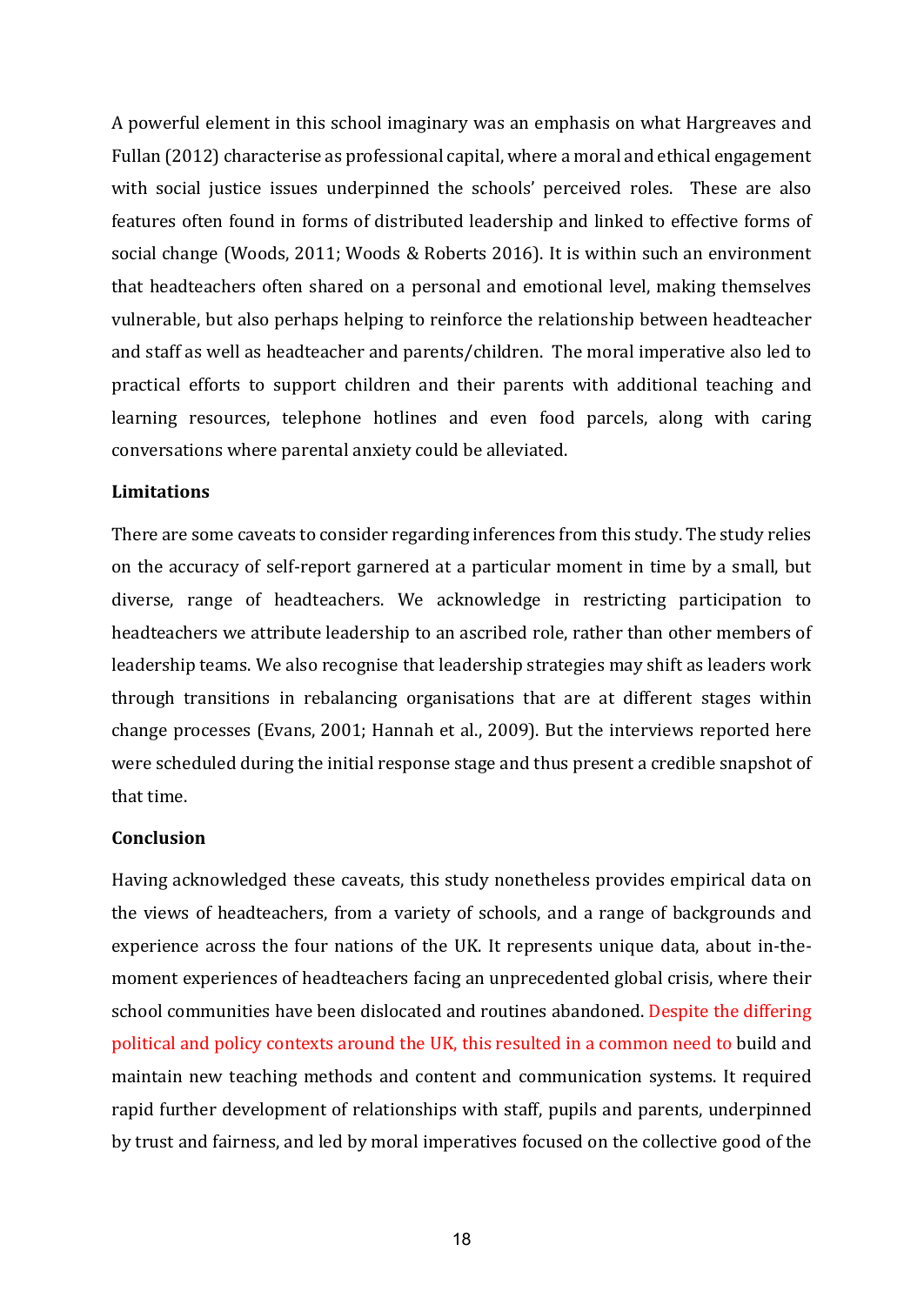community. Although there remain many nuances according to individual schools and headteachers, Figure 1 encapsulates the common findings outlined in the interview data.



Figure 1: Model of school leadership in the early stages of the COVID-19 crisis

This situates the headteacher at the centre, as it reflects their perspectives of the way they had led their schools through the crisis. It recognises the external pressures from national and local agencies, and the resultant sense of situational ambiguity, where the operational context could change overnight. Within their schools, the values, attitudes and moral imperatives of headteachers invoked a strong sense of emotional leadership of all members of the school community. The need for 'communication, communication, communication' and 'commitment to a humane way of working' (SNI8) was very evident in headteachers' thinking. This led to a personal investment which permeated all their messaging, with a resultant blurring of personal and professional narratives. In addition, headteachers perceived a change in their perceptions of power and authority. This led to adaptive leadership modelling (Gronn, 2009), with no fixed model emerging, but rather engaging with aspects of a range of leadership models. Although all heads maintained the hierarchy inherent in their roles, some headteachers reported a flatter structure of distributed leadership, essential to manage the situation. In all these leadership activities, however, headteachers needed to maintain their own resilience as they led their schools through a period of unpredictable change. This is not without challenges, as events could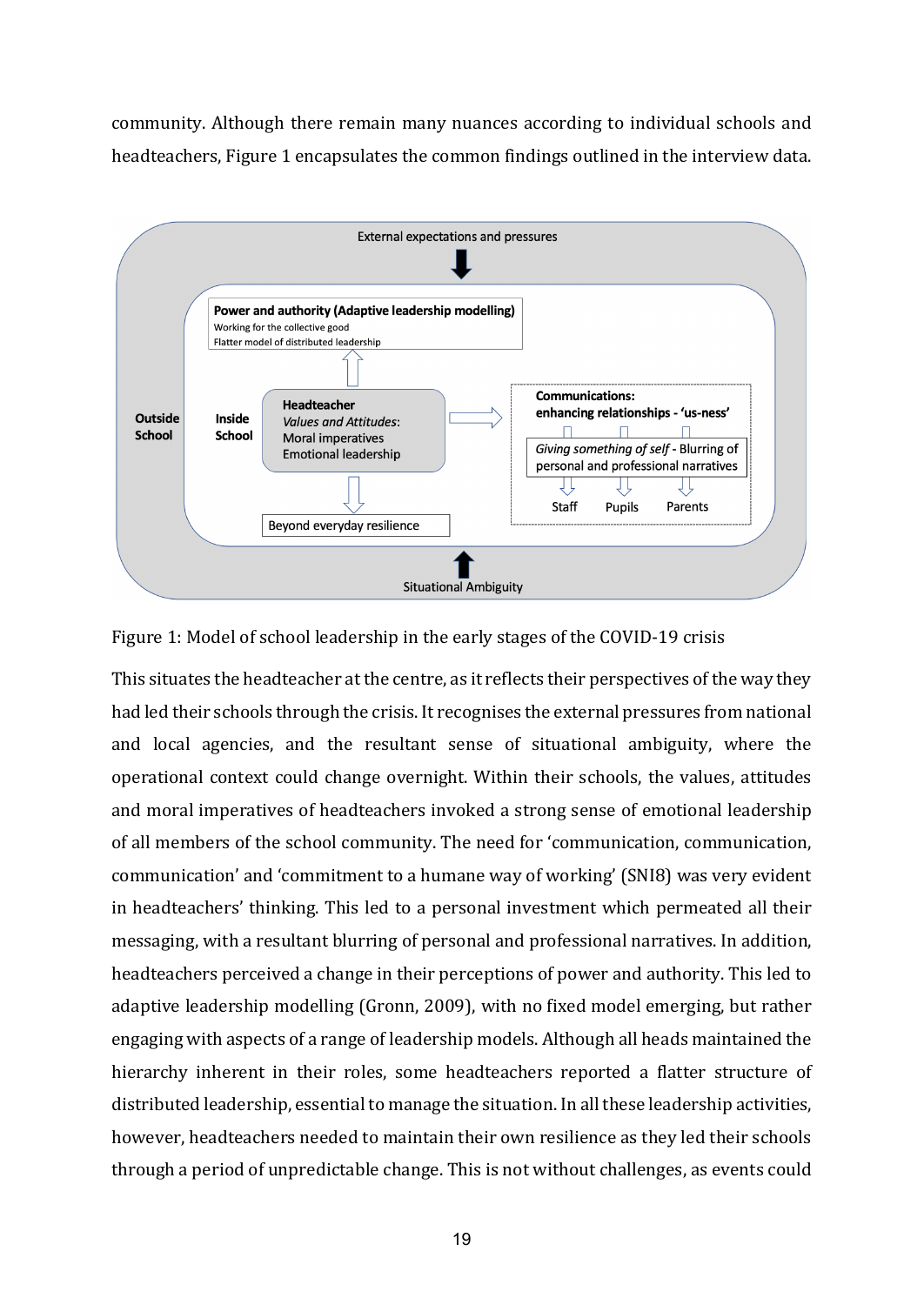take away their control over events. As one headteacher commented: 'I think from quite a personal point of view quite a large part of my identity is the job that I do, and I feel quite strongly that that identity has been taken away rather which has led to all sorts of levels of anxiety and worry.' (PW11) Resilience was also called for in dealing with loss in the school community. While this has always happened, the scale and unexpectedness can present challenges. As the same headteacher reported

And I don't see that as either leading or managing, I just see that as being human. I mean, we've sent lots of flowers. It would be nice at some point to stop sending people flowers for people who've lost people and start sending people flowers for nice reasons.

Such events stress the importance of resilience in emotional leadership for all members of the school community, but also reflect the values and attitudes that motivate headteachers as they lead their schools through exceptional times.

## **References**

Archibald MM, Ambagtsheer RC, Casey MG & Lawless M (2019) Using Zoom Videoconferencing for Qualitative Data Collection: Perceptions and Experiences of Researchers and Participants. *International Journal of Qualitative Methods*, 18, 1-8.

Ball SJ, Maguire M & Braun A (2011) *How Schools Do Policy.* London: Routledge.

Beauchamp, G. and Harvey, J.A. (2006) 'It's one of those scary areas': Leadership and Management of Music in Primary Schools', *British Journal of Music Education,* 23(1): 5-22

Beauchamp, G., Clarke, L., Hulme, M. and Murray, J. (2015) 'Teacher education in the United Kingdom post devolution: convergences and divergences', *Oxford Review of Education*, 41, 2, pp. 154–70.

BERA (2018) Ethical Guidelines for Educational Research (Fourth Edition) Available at[:](https://www.bera.ac.uk/publication/ethical-guidelines-for-educational-research-2018-online) [https://www.bera.ac.uk/publication/ethical-guidelines-for-educational-research-2018](https://www.bera.ac.uk/publication/ethical-guidelines-for-educational-research-2018-online) [online](https://www.bera.ac.uk/publication/ethical-guidelines-for-educational-research-2018-online) (accessed 3 July 2020)

Boin A, Ekengren M & Rhinard M (2020) Hiding in Plain Sight: Conceptualizing the Creeping Crisis. *Risks, Hazards & Crisis in Public Policy*, 11: 116-138.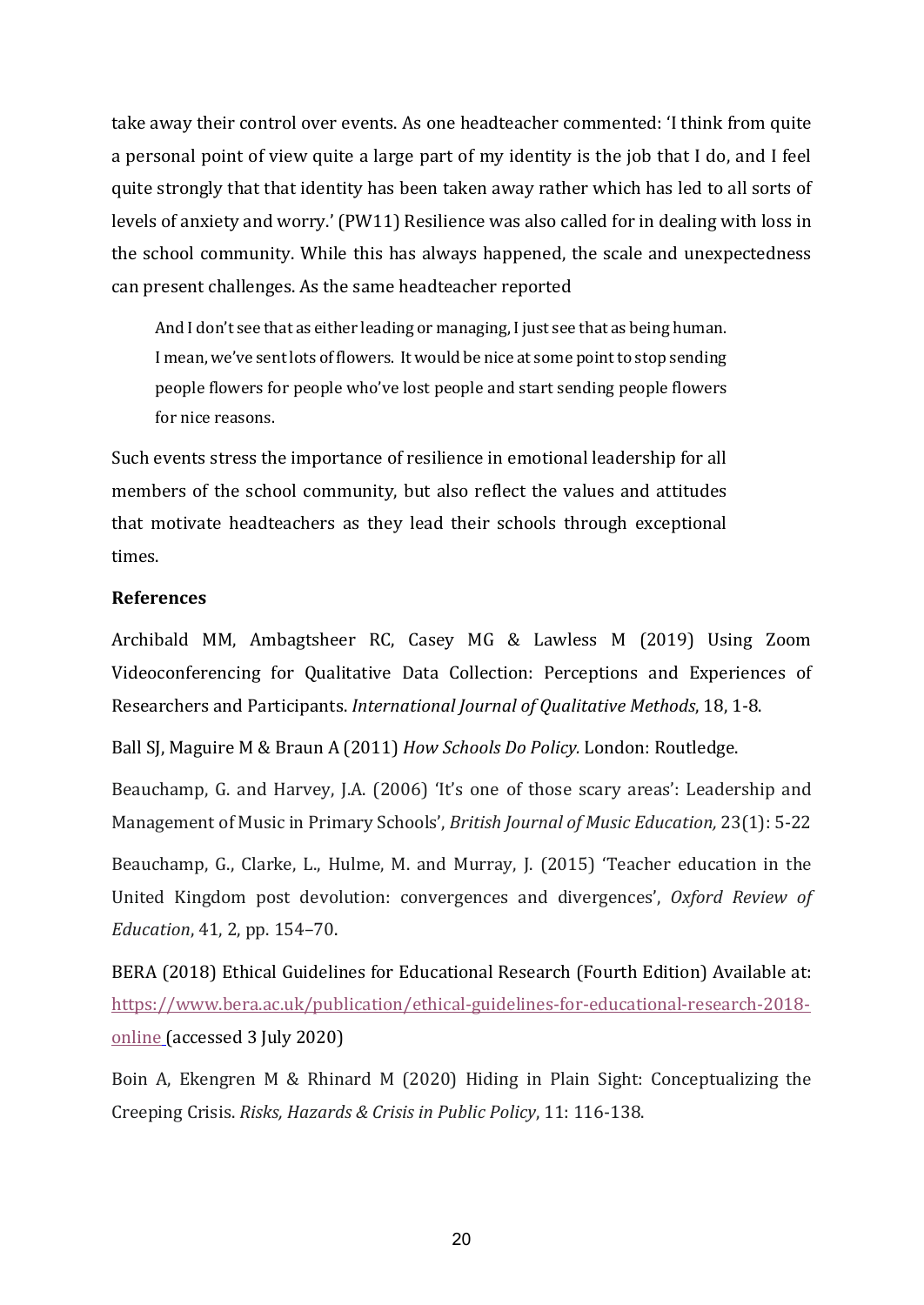Borooah, V.K. and Knox, C. (2017) Inequality, segregation and poor performance: the education system in Northern Ireland, Educational Review, 69:3, 318-336

Braun, V. and Clarke, V. (2019). Reflecting on reflexive thematic analysis. Qualitative Research in Sport, Exercise and Health, 11(4), 589-597.

Braun, V., Clarke, V. and Hayfield, N. (2019). 'A starting point for your journey, not a map': Nikki Hayfield in conversation with Virginia Braun and Victoria Clarke about thematic analysis. Qualitative Research in Psychology, 1-22.

British Psychological Society (2017) Ethics Guidelines for Internet-mediated Research. INF206/04.2017. Leicester: Author. Available at[:](https://www.bps.org.uk/sites/www.bps.org.uk/files/Policy/Policy%20-%20Files/Ethics%20Guidelines%20for%20Internet-mediated%20Research%20(2017).pdf) [https://www.bps.org.uk/sites/www.bps.org.uk/files/Policy/Policy%20-](https://www.bps.org.uk/sites/www.bps.org.uk/files/Policy/Policy%20-%20Files/Ethics%20Guidelines%20for%20Internet-mediated%20Research%20(2017).pdf) [%20Files/Ethics%20Guidelines%20for%20Internet](https://www.bps.org.uk/sites/www.bps.org.uk/files/Policy/Policy%20-%20Files/Ethics%20Guidelines%20for%20Internet-mediated%20Research%20(2017).pdf)[mediated%20Research%20\(2017\).pdf](https://www.bps.org.uk/sites/www.bps.org.uk/files/Policy/Policy%20-%20Files/Ethics%20Guidelines%20for%20Internet-mediated%20Research%20(2017).pdf) (accessed 3 July 2020)

Brown M., McNamara, G., O'Hara, J.,Hood S., Burns, D. and Kurum G. (2019) Evaluating the impact of distributed culturally responsive leadership in a disadvantaged rural primary school in Ireland, *Educational Management Administration & Leadership*, Volume: 47 issue: 3, page(s): 457-474.

Bush T (2020) *Theories of Educational Leadership and Management* (Fifth Edition) London: Sage.

Cousin S (2019) System leaders in England: Leaders of a profession, or instruments of government? *Educational Management Administration and Leadership,* 47(4):520-537.

Crawford M. (2018) Personal engagement, emotion and the educational workplace, *Journal of Professional Capital and Community Volume*: 3 Issue 3, page(s): 212-222.

Day C (2004) The passion of successful leadership, *School Leadership and Management*, 24:4, 425-437.

Day C (2012) The Importance of Being Resilient *School Leadership Today*. 3(3), 54-59

Day, C. (2014) Resilient principals in challenging schools: the courage and costs of conviction, *Teachers and Teaching*, 20(5), 638-654,

Day C & Gu Q (2014) *Resilient Teachers, Resilient Schools. Building and Sustaining Quality in Testing Times.* London: Routledge.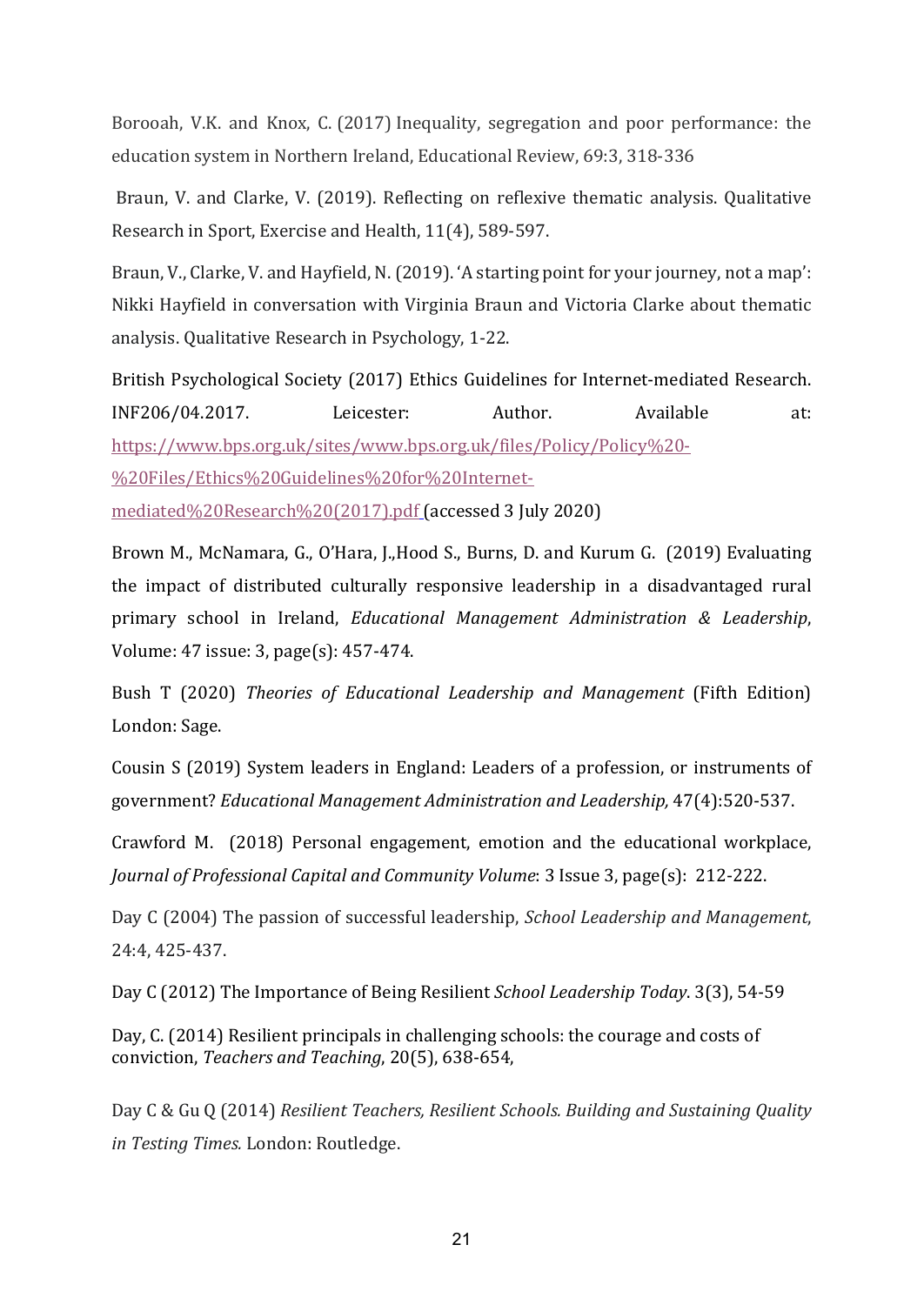Day, C., Whitaker,P., & Johnson, D. (1990) *Managing Primary Schools in the 1990s: A Professional Development Approach, 2nd edition.* London: Paul Chapman.

Deverell E, Alvinius A & Hede S (2019) Horizontal Collaboration in Crisis Management: An Experimental Study of the Duty Officer Function in Three Public Agencies. *Risk, Hazards & Crisis in Public Policy*, 10: 484-508.

Evans, R. (2001) *The Human Side of School Change*. San Francisco: Jossey Bass.

Gainey, B. (2009). Crisis Management's New Role in Educational Settings. *The Clearing House, 82*(6), 267-274.

Goldstein B (ed) (2011) Collaborative resilience: Moving through crisis to opportunity. Cambridge, MA: MIT Press.

Gronn P (2009) 'Leadership Configurations', *Leadership*, 5(2), 381-394.

Grosvenor, I. (2005) 'There's no place like home: Education and the making of national identity' in McCulloch, G. (2005) *The RoutledgeFalmer Reader in History of Education*, pp.273-289

Gunter H (2016) *An Intellectual History of School Leadership Practice and Research*. London: Bloomsbury.

Hanna P & Mwale S (2017) 'I'm Not with You, Yet I Am …' In: Braun V, Clarke V, & Gray D (eds) *Collecting Qualitative Data: A Practical Guide to Textual, Media and Virtual Techniques.* Cambridge: Cambridge University Press, pp. 235-255.

Hannah ST, Uhl-Bien M, Avolio B & Cavarretta F (2009) A framework for examining leadership in extreme contexts. *Leadership Quarterly*, 20: 897-919

Hargreaves A & O'Connor M (2019) *Collaborative Professionalism: When Teaching Together Means Learning for All.* London: Sage.

Hargreaves, A. and Fullan, M. (2012), Professional Capital: Transforming Teaching in Every School, Teachers College Press, New York, NY.

Hartley D (2019) The emergence of blissful thinking in the management of education, *British Journal of Educational Studies*, 67(2), 201-216.

Haslam, A., Reicher, S., & Platow, M. (2020) *The New Psychology of Leadership: Identity, Influence and Power.* Oxon: Routledge.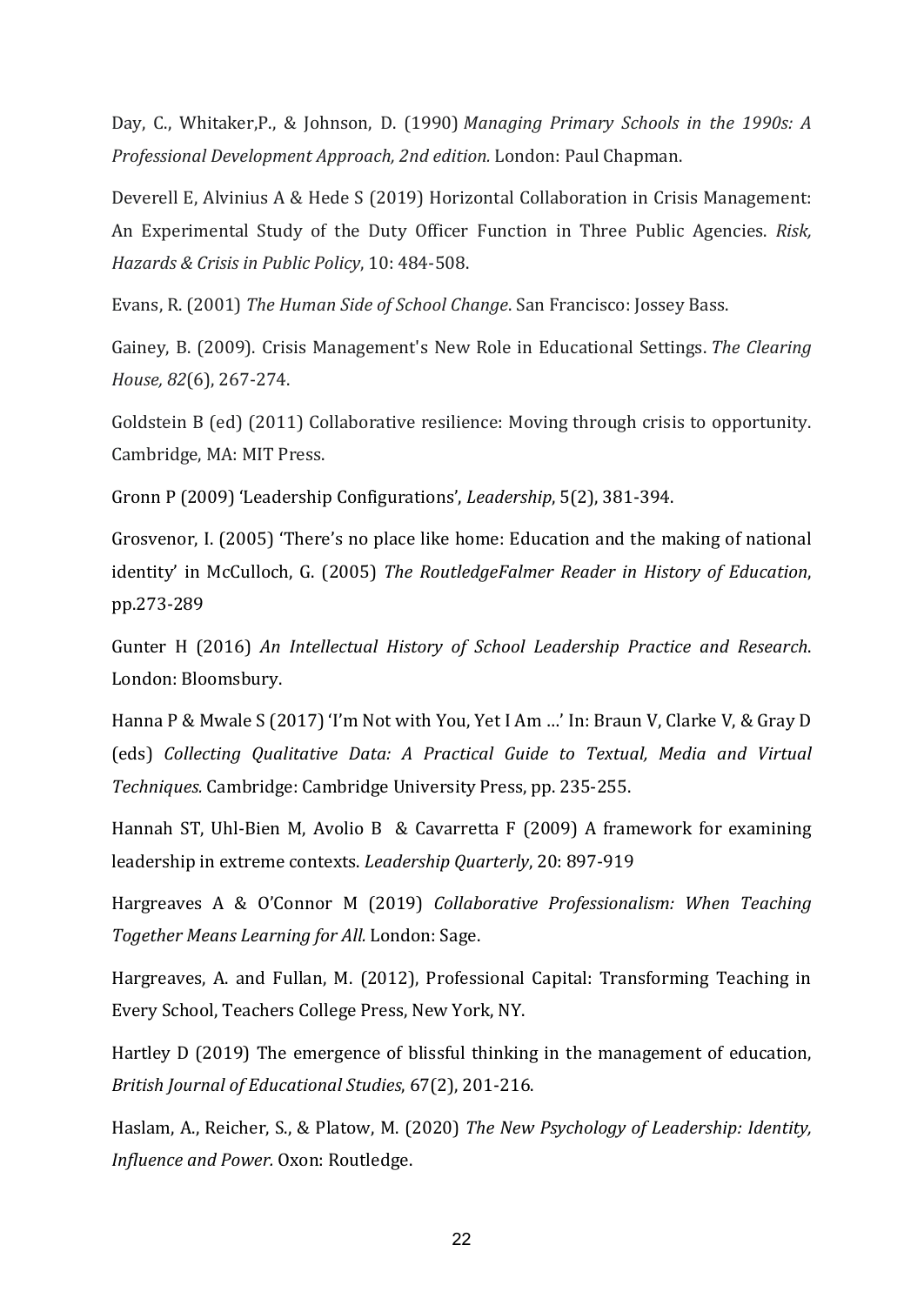Huber SG & Helm C (2020) COVID-19 and schooling: evaluation, assessment and accountability in times of crises - reacting quickly to explore key issues for policy, practice and research with the school barometer. *Educational Assessment, Evaluation and Accountability*, 32: 237-270.

Humes, W. (2020) Re-Shaping the Policy Landscape in Scottish Education, 2016-20: The Limitations of Structural Reform. *Scottish Educational Review* 52(2), Advance Online Publication.

Hyvärinen, J. and Vos, M (2015) Developing a Conceptual Framework for Investigating Communication Supporting Community Resilience. *Societies*, 5, pp583–597

Iacono VL, Symonds P, & Brown DH (2016) Skype as a tool for qualitative research interviews. *Sociological Research Online*, 21(2): 12.

Jenner B & Myers K (2019) Intimacy, rapport, and exceptional disclosure: a comparison of in-person and mediated interview contexts, *International Journal of Social Research Methodology*, 22(2): 165-177.

Jetten J, Reicher SD, Haslam SA, and Cruwys T (eds) (2020) *Together Apart: the psychology of Covid 19*, London, UK: Sage.

Jurgens, Manon & Helsloot, Ira (2018) The effect of social media on the dynamics of (self) resilience during disasters: A literature review. *Journal of Contingencies and Crisis Management*. Vol 26: pp79–88

Liou YH (2015) School Crisis Management: A Model of Dynamic Responsiveness to Crisis Life Cycle. *Educational Administration Quarterly*, 51(2):247–289.

Macchiavelli, N. (1993) *The* Prince. Ware, UK: Wordsworth.

Male, T. Palaiologou, I (2015 ) Pedagogical leadership in the 21st century: Evidence from the field, *Educational Management Administration & Leadership*, Volume: 43 issue: 2, page(s): 214-231

Miles, M.B., Huberman, M, & Saldana, J. (2014) *Qualitative Data Analysis: A Methods Sourcebook.* (3rd edn.). London: Sage.

Mirick RG & Wladkowski SP (2019) Skype in qualitative interviewing: Participant and researcher perspectives. *The Qualitative Report*, 24(12): 3061-3072.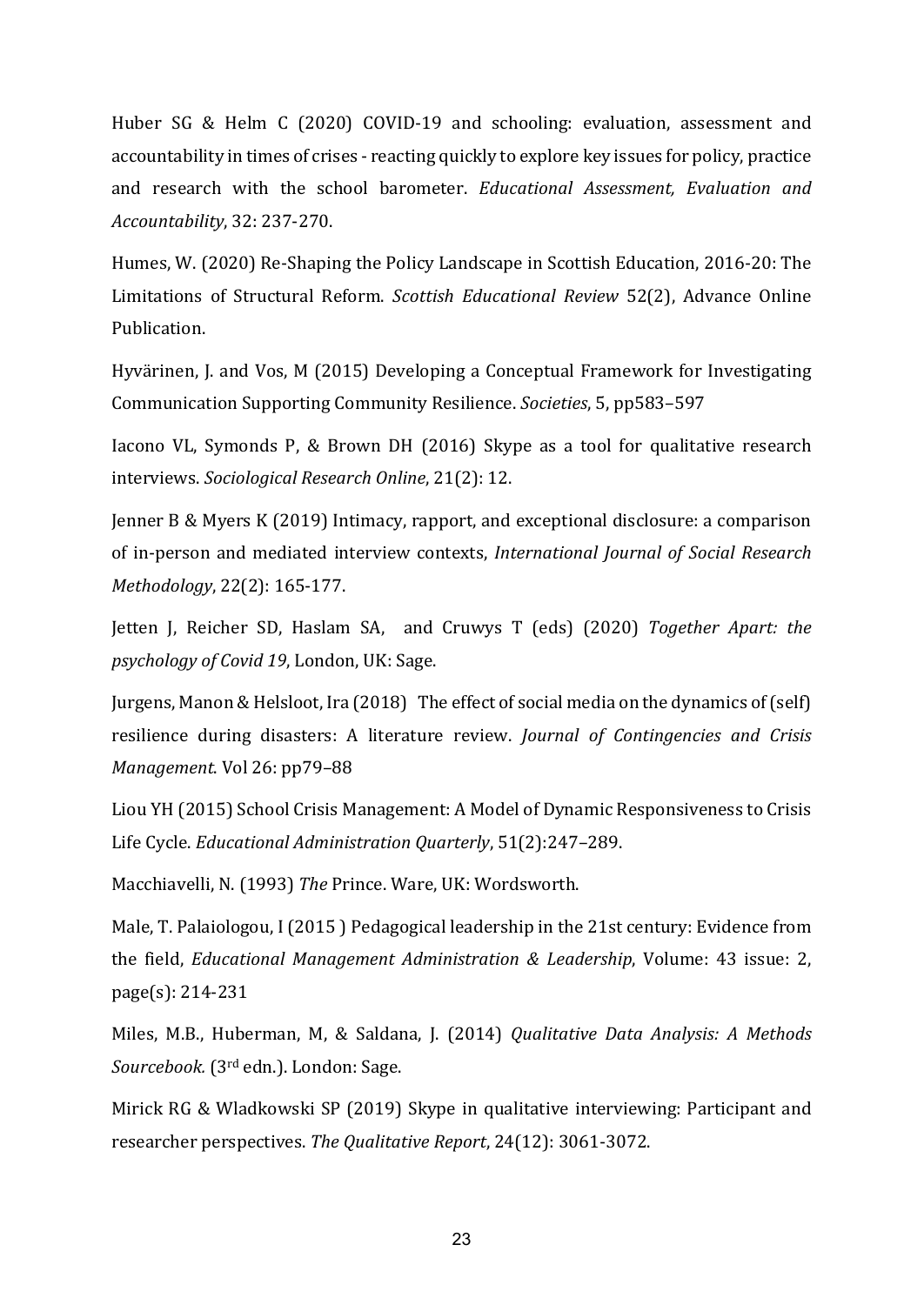Moerschell L & Novak SS (2020) Managing crisis in a university setting: The challenge of alignment. *Journal of Contingencies and Crisis Management*. 28:30-40.

Mutch, C. (2015)The impact of the Canterbury earthquakes on schools and school leaders: Educational leaders become crisis managers. Journal of Educational Leadership, Policy and Practice, Vol. 30, No. 2, 39-55.

Nowell, L.S., Norris, J.M., White, D.E., and Moules, N.J. (2017) 'Thematic Analysis: Striving to Meet the Trustworthiness Criteria', International Journal of Qualitative Methods, 16: 1–13

Rivera JD (2019) When attaining the best sample is out of reach: Nonprobability alternatives when engaging in public administration research, *Journal of Public Affairs Education,* 25(3): 314-342.

Schmidt JET and Groeneveld SM (2019) Setting sail in a storm: leadership in times of cutbacks, *Public Management Review*

SERA (Scottish Educational Research Association) (2005) Ethical Guidelines for Educational Research Available at[:](https://www.sera.ac.uk/publications/sera-ethical-guidelinesweb/) [https://www.sera.ac.uk/publications/sera-ethical](https://www.sera.ac.uk/publications/sera-ethical-guidelinesweb/)[guidelinesweb/](https://www.sera.ac.uk/publications/sera-ethical-guidelinesweb/) (accessed 3 July 2020)

Smawfield D (ed) (2013) *Education and Natural Disasters. Education as a Humanitarian Response*. Bloomsbury: London.

Smith L & Riley D (2012) School leadership in times of crisis, *School Leadership & Management*, 32(1): 57-71,

Weick KE (2001) *Making Sense of the Organization*. Oxford: Blackwell.

Wenger, E (1998). *Communities of Practice: Learning, Meaning, and Identity*. New

Woods, P A (2011). *Transforming education policy: Shaping a democratic future*. Bristol: Policy Press.

Woods, PA & Roberts, A (2016) Distributed leadership and social justice: images and meanings from across the school landscape, *International Journal of Leadership in Education*, 19:2, 138-156, DOI: 10.1080/13603124.2015.1034185